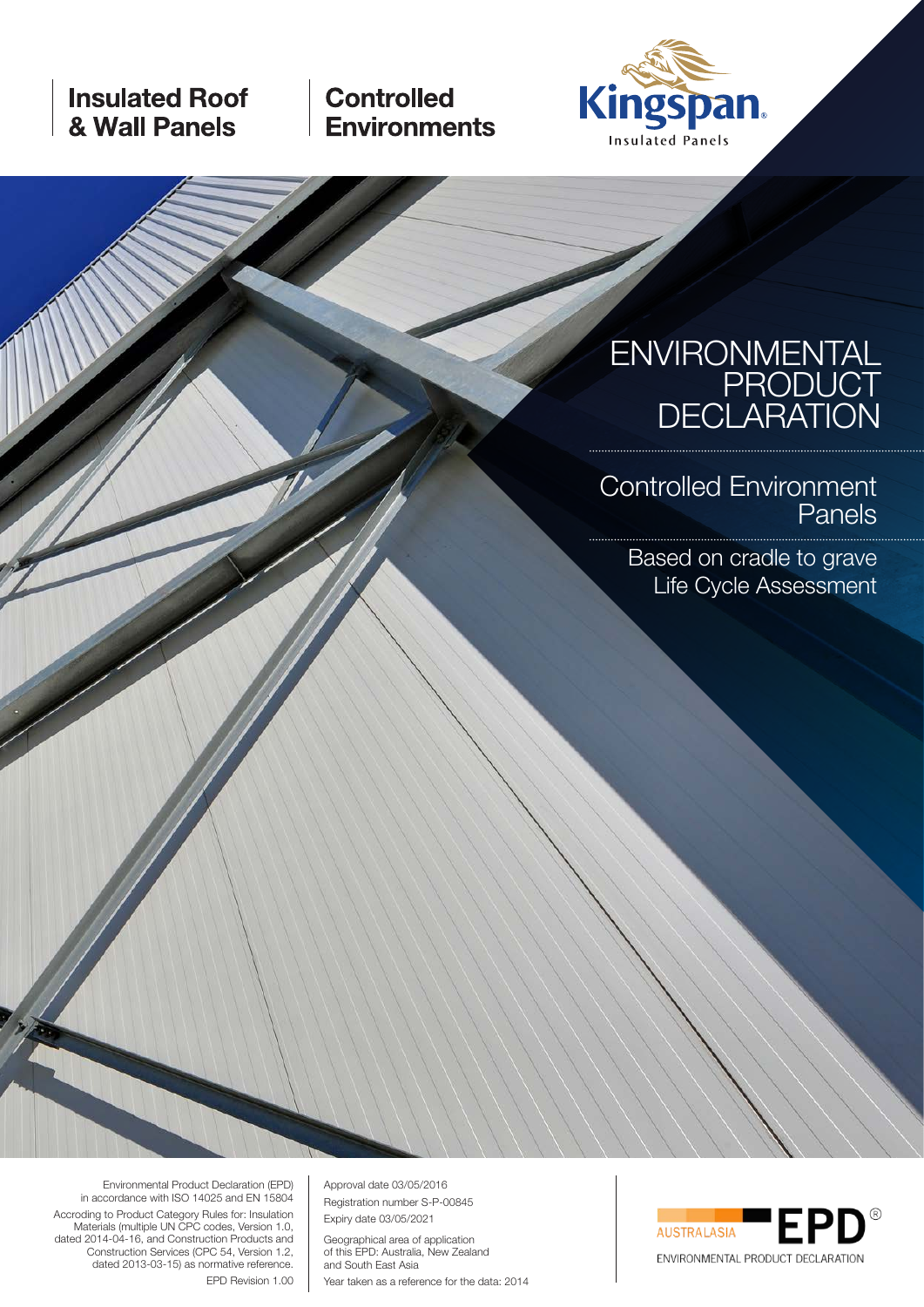

# CONTENTS

|   |                  | <b>EPD DETAIL</b>                                              | 3                    |
|---|------------------|----------------------------------------------------------------|----------------------|
| 2 |                  | PRESENTATION OF THE COMPANY AND ITS PRODUCT                    | 4                    |
|   | 2.1              | THE COMPANY AND ITS PRODUCTION                                 | 4                    |
|   | 2.2              | DESCRIPTION OF THE PRODUCTS                                    | 5                    |
| 3 |                  | DECLARATION OF ENVIRONMENTAL PERFORMANCE                       | R                    |
|   | 3.1              | LIFE CYCLE ASSESSMENT                                          | 6                    |
|   | 3.2 <sub>1</sub> | PRODUCT LIFE CYCLE OVERVIEW                                    |                      |
|   |                  | 3.2.1 Raw Materials and Packaging (Module A1 and A2)           | 8                    |
|   |                  | 3.2.2 Panel Manufacturing (Module A3)                          | 9                    |
|   |                  | 3.2.3 Transport (Module A4)                                    | 9                    |
|   |                  | 3.2.4 Installation (Module A5) and Deconstruction (Module C1)  | g                    |
|   |                  | 3.2.5 Maintenance (Module B2)                                  | g                    |
|   |                  | 3.2.6 Disposal / Reuse / Recycling (Module C2-C4)              | 9                    |
|   | 3.3              | OTHER ENVIRONMENTAL INFORMATION                                | 10                   |
|   |                  | 3.3.1 Benefits and loads beyond the system boundary (Module D) | $\mathcal{L}(\cdot)$ |
|   | 3.4              | <b>LCA RESULTS</b>                                             | 10                   |
| 4 |                  | ADDITIONAL ENVIRONMENTAL INFORMATION                           | 13                   |
| 5 |                  | <b>REFERENCES</b>                                              | 14                   |

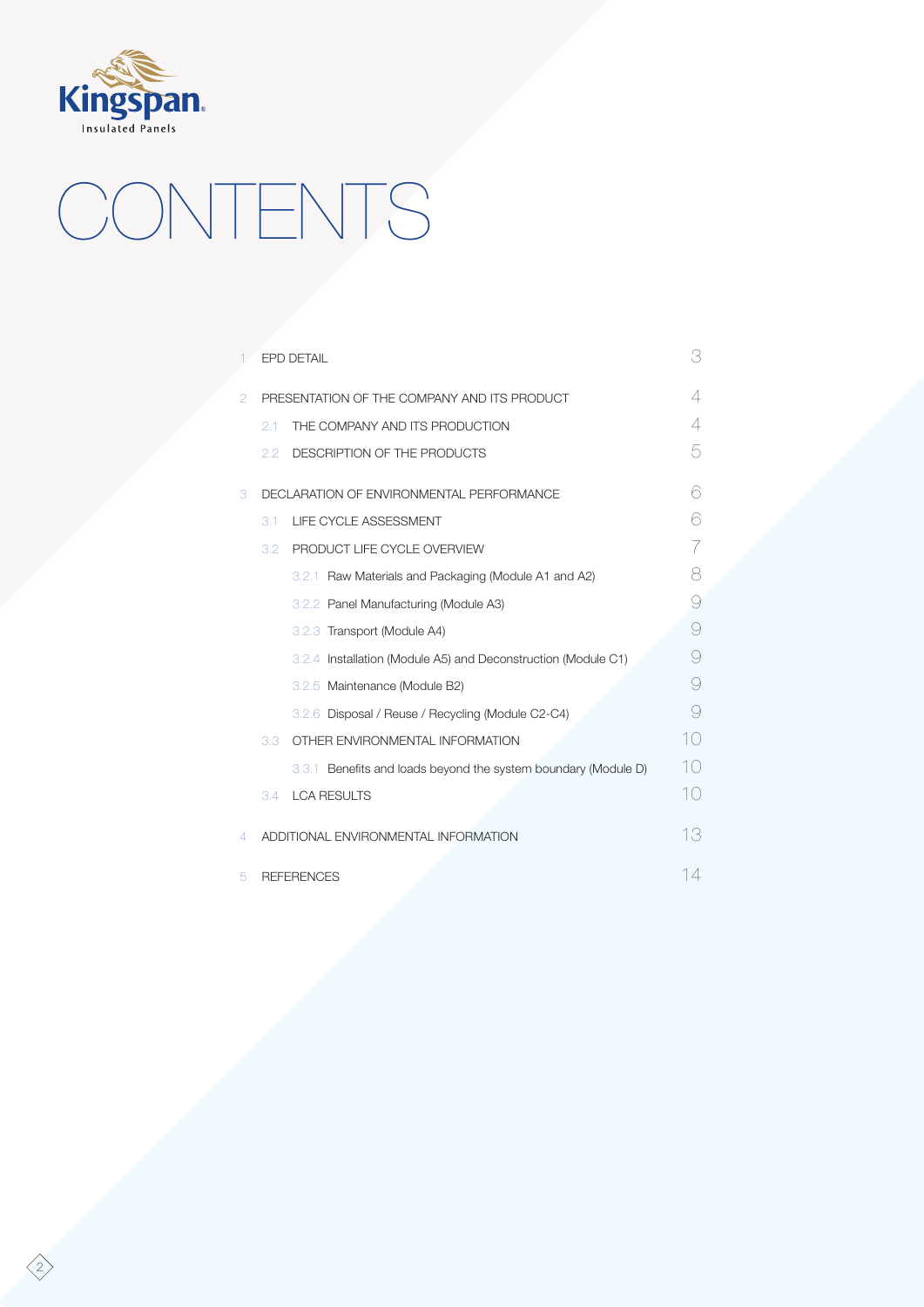

# **1 EPD Detail**

An Environmental Product Declaration, or EPD, is a standardised and verified way of quantifying the environmental impacts of a product based on a consistent set of rules known as a PCR (Product Category Rules).

Environmental product declarations within the same product category from different programmes may not be comparable. EPD of construction products may not be comparable if they do not comply with EN 15804.

| <b>DECLARATION OWNER</b>                            | KINGSPAN INSULATED PANELS                                                                                              |                                                                                              |                                                                                                                  |  |  |  |  |  |
|-----------------------------------------------------|------------------------------------------------------------------------------------------------------------------------|----------------------------------------------------------------------------------------------|------------------------------------------------------------------------------------------------------------------|--|--|--|--|--|
|                                                     | Australia:                                                                                                             | Kingspan Insulated Panels Pty Ltd<br>38-52 Dunheved Circuit,<br>St Marys, NSW 2760 Australia | t: +61 (02) 8889 3000   f: +61 (02) 8889 3099<br>e: info@kingspanpanels.com.au<br>Web: www.kingspanpanels.com.au |  |  |  |  |  |
| <b>Kingspan.</b><br><b>Insulated Panels</b>         | New Zealand:                                                                                                           | Kingspan Ltd<br>97 Montreal Street.<br>Christchurch, New Zealand                             | freephone: (0800) 12 12 80   t: +64 3 260 5530<br>e: info@kingspanpanels.co.nz<br>Web: www.kingspanpanels.co.nz  |  |  |  |  |  |
|                                                     | For the product offering in other markets please contact local sales representative<br>or visit www.kingspanpanels.com |                                                                                              |                                                                                                                  |  |  |  |  |  |
| <b>EPD PROGRAMME OPERATOR</b>                       |                                                                                                                        | THE AUSTRALASIAN EPD® PROGRAMME LIMITED                                                      |                                                                                                                  |  |  |  |  |  |
| <b>AUSTRALASIA</b><br>ENVIRONMENTAL PRODUCT DECLARA | c/o Enviro-Mark Solutions Ltd,<br>PO Box 69040, Lincoln 7640,<br>New Zealand                                           |                                                                                              | e: info@epd-australasia.com<br>Web: http://epd-australasia.com                                                   |  |  |  |  |  |
| EPD PRODUCED BY                                     |                                                                                                                        | <b>EDGE ENVIRONMENT PTY LTD</b>                                                              |                                                                                                                  |  |  |  |  |  |
|                                                     | Jonas Bengtsson<br>L5, 39 East Esplanade,<br>Manly NSW 2095 Australia                                                  |                                                                                              | t +61 (2) 9438 0100<br>e: info@edgeenvironment.com.au<br>Web: www.edgeenvironment.com.au                         |  |  |  |  |  |
| edge environment                                    |                                                                                                                        |                                                                                              |                                                                                                                  |  |  |  |  |  |
| <b>THIRD PARTY VERIFIER</b>                         | <b>THINKSTEP</b>                                                                                                       |                                                                                              |                                                                                                                  |  |  |  |  |  |
| thinkstep                                           | Jane Anderson<br>Electric Works,                                                                                       | Sheffield Digital Campus, Sheffield S1 2BJ UK                                                | t +44 114 286 6336<br>e: jane.anderson@thinkstep.com<br>Web: www.thinkstep.com                                   |  |  |  |  |  |

# CEN standard EN 15804 served as the core PCR

| PCR:                                                                                              | Insulation Materials PCR 2014:13 version 1.0, 2014/04/16                                               |
|---------------------------------------------------------------------------------------------------|--------------------------------------------------------------------------------------------------------|
| PCR review was conducted by:                                                                      | The Technical Committee of the International EPD® System. Moderator: Stefano Rossi, rossi@studiolce.it |
| Independent external verification<br>of the declaration and data,<br>according to ISO 14025:2010: | $\Box$ EPD process certification (Internal)<br>$\boxtimes$ EPD verification (External)                 |
| Accredited or approved by                                                                         | The Australasian EPD® Programme                                                                        |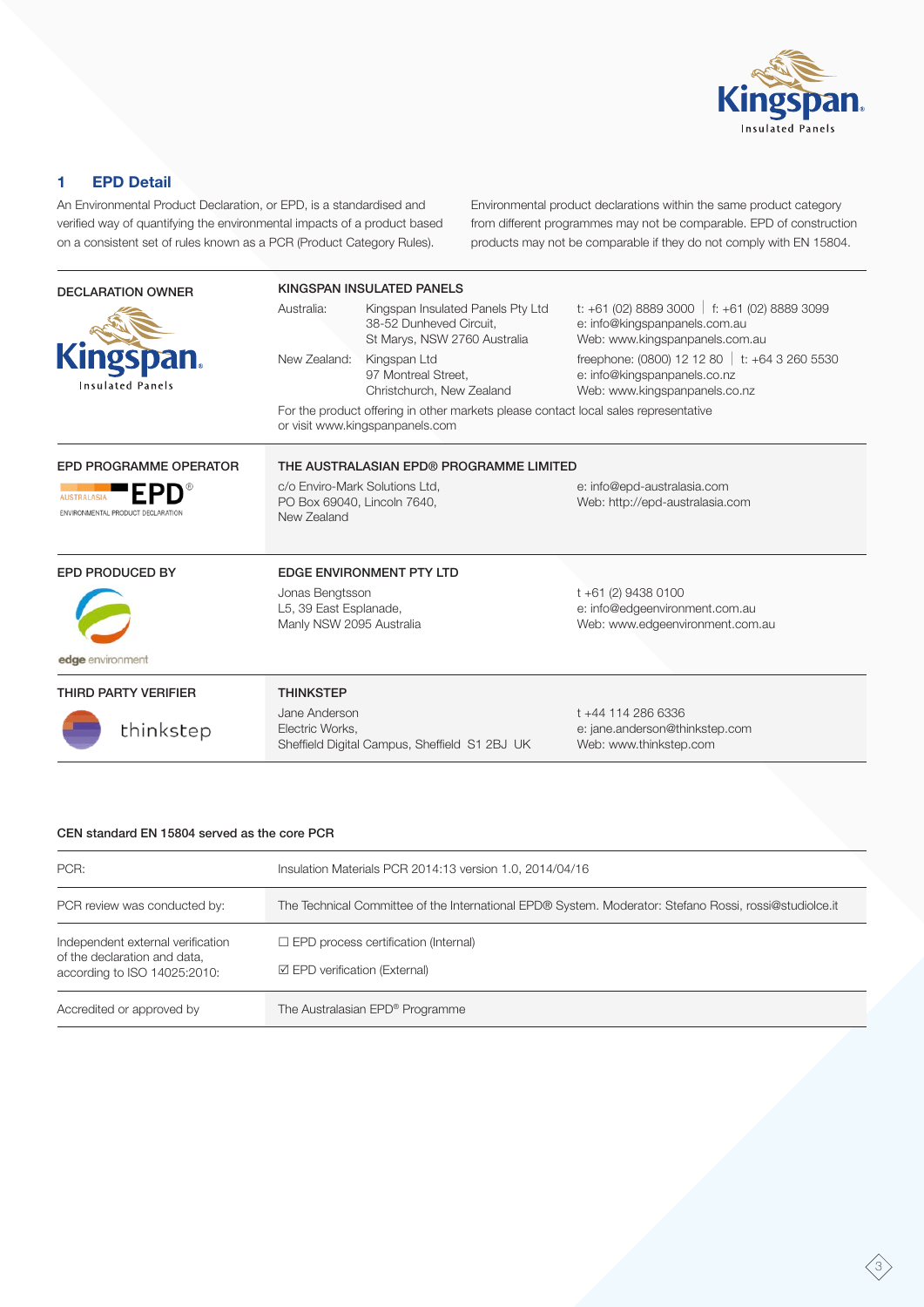

# **2. PRESENTATION OF THE COMPANY AND ITS PRODUCT**

# **2.1 The Company and its Production**

Kingspan Insulated Panels Australia and New Zealand are part of Kingspan Group plc, the world's largest manufacturer of insulated panels, and as such is committed to reducing the impact of its business operations, products and services on the environment.

The Kingspan Group has spent over 40 years manufacturing innovative products for the construction industry. The Group was founded in the late 1960s in Ireland. The founder, Eugene Murtagh remains on the Board today. Kingspan was initially involved in the manufacture of steel frame buildings and structural sections. Later, Kingspan began the manufacture of environmental products on a small scale.

During the early 1980s, the Group expanded into the manufacture of Insulated Panels and Insulation products and established numerous manufacturing plants in the U.K. and Ireland.

In the 1990s Kingspan expanded organically and through acquisitions, adding facilities and sales companies in the U.K., Benelux, Germany, Poland, Hungary and the Czech Republic, which provided the Group with additional geographic diversity.

From 2000, Kingspan entered the Access Floor market through acquisitions in the U.K. and the USA. In more recent years the Group established a much broader network in Central and Eastern Europe, North America, Australia and New Zealand.

Today Kingspan is a €1.2bn company and the insulated panel division is the largest within the Group, producing 16 million square metres of insulated panels per year around the world. The other three divisions comprise; insulation boards, access floors and renewables & environmental.

Within Kingspan Insulated Panel's core area of business, it has established a market position as a global leader in the design and manufacture of high quality, firesafe, insulated roof, wall and façade systems. These systems offer designers and architects extensive choice to create energy-efficient buildings that deliver 'signature' architectural and aesthetic impact.

Kingspan insulated panel systems offer significant advantages over conventional siteassembled systems, including:

- Fast fixing and installation;
- Reliable thermal performance;
- Insulation continuity;
- Minimal air leakage; and
- Elimination of interstitial cavity condensation and cold bridging.

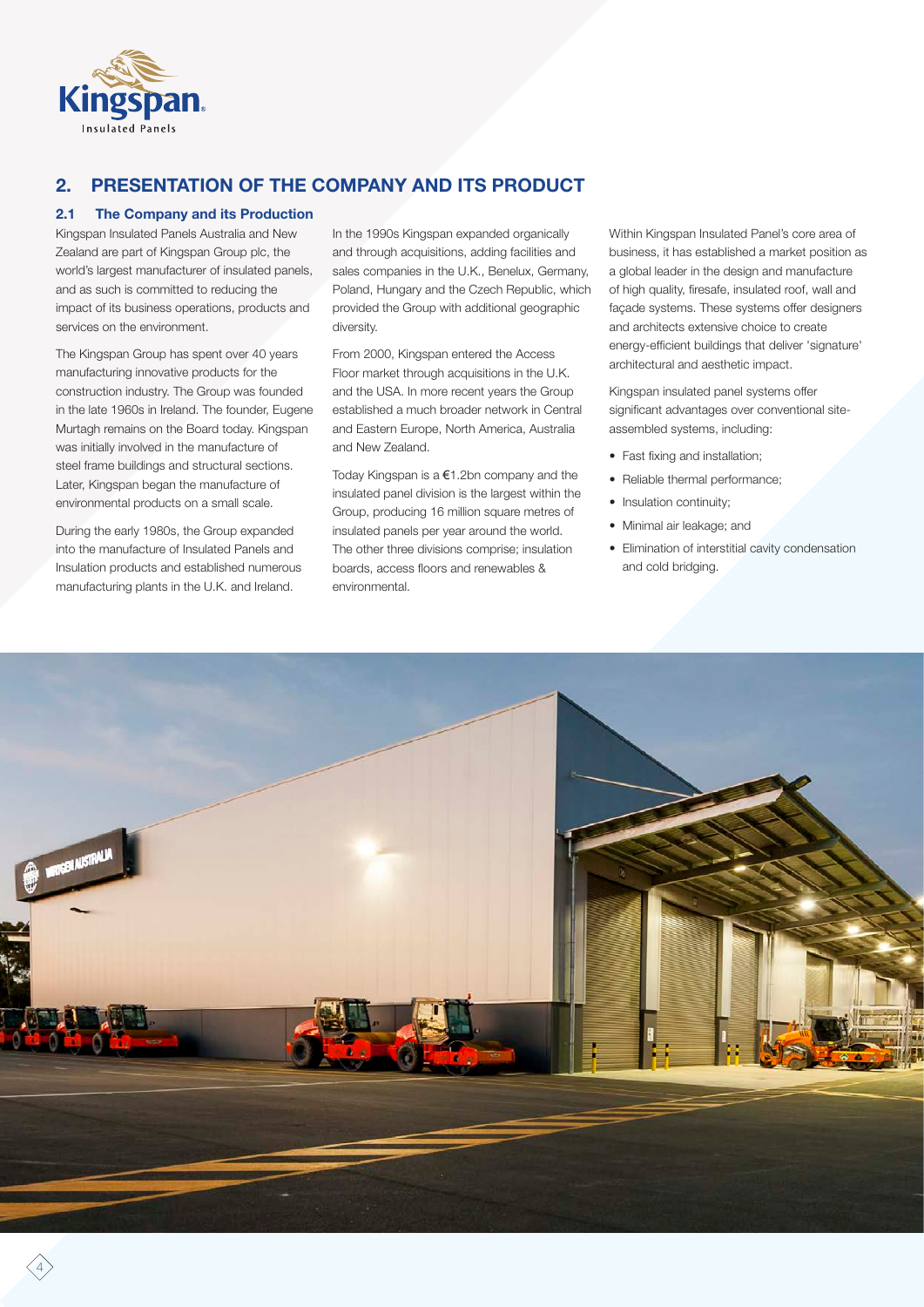

# **2.2 Description of the Products**

Kingspan's controlled environment insulated wall and ceiling panel systems (KS1100 CS) provide a world leading firesafe and hygienic building solution for use within temperature controlled and hygiene safe environments.

The Kingspan KS1100 CS insulated panel is

- suitable for wall and ceiling applications
- available in range of hygiene safe coatings
- fully Factory Mutual (FM) Approved insurance company preferred system

FireSafe, hygienic and fibre-free, Kingspan controlled environment panel solutions are suitable for use within temperature controlled and hygiene safe environments including cold storage, cleanroom and food processing.

Basic performance and specification characteristics for the product are provided in Table 1.



# **Table 1: Company data and product characteristics**

# **Company Data**

| Company                                                                                       | Kingspan Insulated Panels Pty Ltd                                                                                                                                                                                                                                                                                                                                  |
|-----------------------------------------------------------------------------------------------|--------------------------------------------------------------------------------------------------------------------------------------------------------------------------------------------------------------------------------------------------------------------------------------------------------------------------------------------------------------------|
| <b>Production Facility</b>                                                                    | Kingspan Insulated Panels Pty Ltd, 38-52 Dunheved Circuit, St Marys, NSW 2760, Australia                                                                                                                                                                                                                                                                           |
| <b>Contact Person</b>                                                                         | Dr Mark Tatam, Technical Manager                                                                                                                                                                                                                                                                                                                                   |
| <b>Product Characteristics</b>                                                                |                                                                                                                                                                                                                                                                                                                                                                    |
| Products<br>Thermal resistance [m <sup>2</sup> K/W] measured<br>in accordance with (EN 12667) | KS1100 CS - 50mm thick, R2.65, 10.6 kg/m <sup>2</sup><br>$\bullet$<br>KS1100 CS - 75mm thick, R3.90, 11.6 kg/m <sup>2</sup><br>KS1100 CS-100mm thick, R5.15, 12.6 kg/m <sup>2</sup><br>KS1100 CS - 125mm thick, R6.40, 13.6 kg/m <sup>2</sup><br>KS1100 CS - 150mm thick, R7.65, 14.6 kg/m <sup>2</sup><br>KS1100 CS - 200mm thick, R10.15, 16.6 kg/m <sup>2</sup> |
| <b>Application Area</b>                                                                       | Controlled environments insulated wall and ceiling panel systems for use within temperature controlled and<br>hygiene safe environments                                                                                                                                                                                                                            |
| Principal Geographical Sale Areas                                                             | Australia, New Zealand and South East Asia                                                                                                                                                                                                                                                                                                                         |
| <b>Functional Unit</b>                                                                        | 1m <sup>2</sup> of panel with a specific thermal resistance (R-value)                                                                                                                                                                                                                                                                                              |
| Thickness of each component                                                                   | 0.45mm top and bottom steel sheets, zinc coated<br>100mm insulation foam                                                                                                                                                                                                                                                                                           |
| Weight percentage of each single component [%]                                                | See Table 2 for the technical specifications of the KS1100CS, 100mm thick panel                                                                                                                                                                                                                                                                                    |
| <b>Compressive Strength</b>                                                                   | Varies depending on finish                                                                                                                                                                                                                                                                                                                                         |
| <b>Reaction to Fire</b>                                                                       | Varies depending on finish                                                                                                                                                                                                                                                                                                                                         |

All Kingspan products are backed by a comprehensive warranty package and have a life expectancy in excess of 40 years. This provides assurance for all the key performance areas of the insulated panel system. Detailed data on the composition of the product is provided in Table 2.

The panels are designed for a high level of air tightness performance, which optimizes energy performance over the operating life of buildings.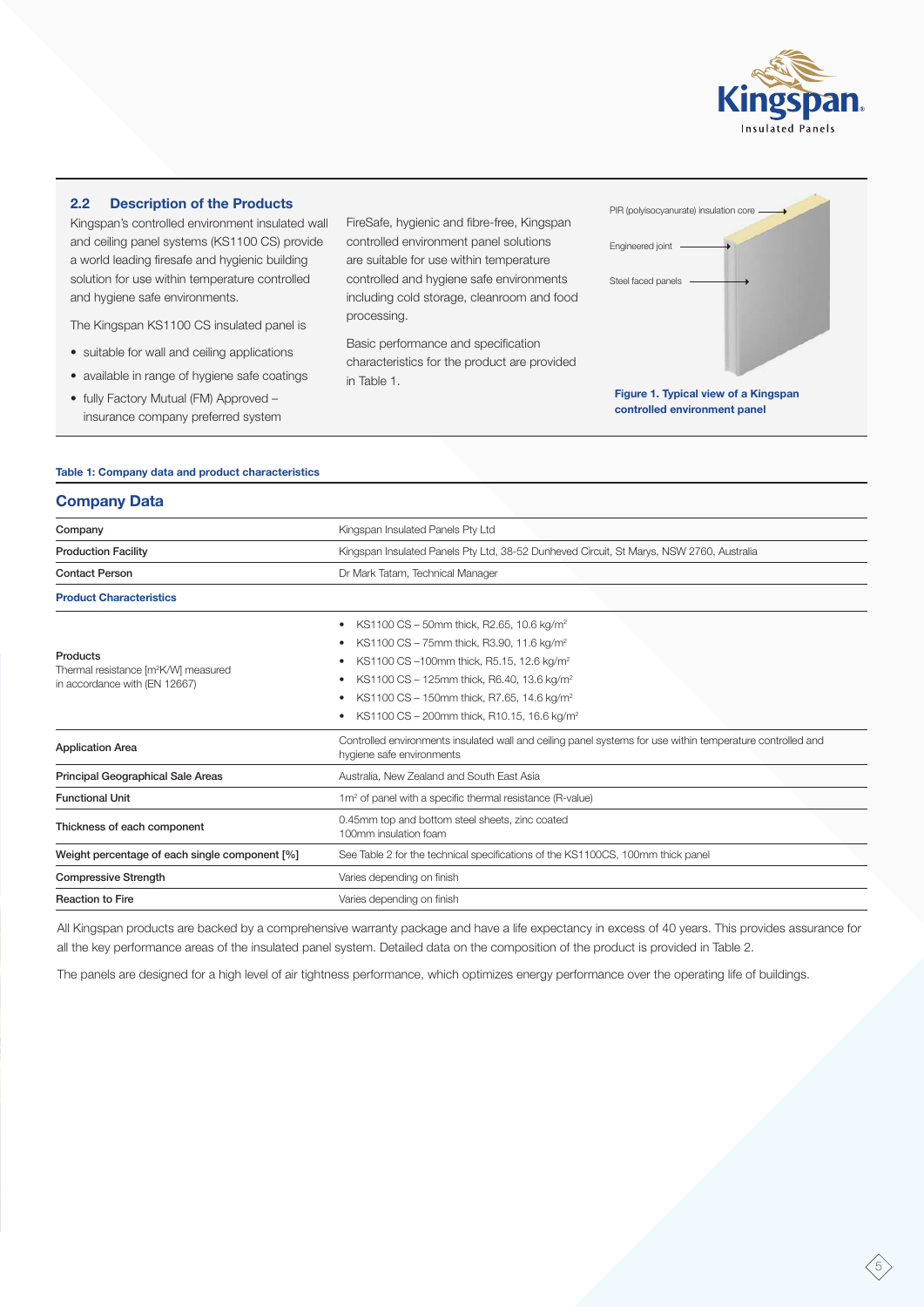

#### Table 2: Technical specifications of the KS1100CS, 100mm thick panel for 1m<sup>2</sup> ready for sale. **Details are limited due to the degree of confidentiality of the specific formula.**

| <b>Material</b>                                        | <b>Quantity (net)</b><br><b>Units</b> |                | <b>Percentage</b><br><b>Content</b> | <b>CAS No.</b>                  |
|--------------------------------------------------------|---------------------------------------|----------------|-------------------------------------|---------------------------------|
| <b>Steel Sheets</b>                                    |                                       |                |                                     |                                 |
| <b>Steel Coil</b>                                      | 7.45                                  | kg             | 56%                                 | 12597-69-2                      |
| Zinc Coating                                           | 0.533                                 | kg             | 4%                                  | 7429-90-5, 7440-21-3, 7440-66-6 |
| Polyester Paint 25um (incl. primer)                    | 0.527                                 | kg             | 4%                                  | Varies                          |
| Backing Film / Filament tape                           | 0.0801                                | kg             | 0.6%                                | $\overline{\phantom{a}}$        |
| <b>Insulation Foam</b>                                 |                                       |                |                                     |                                 |
| PIR Insulation foam (total)                            | 4.00                                  | kg             | 30%                                 |                                 |
| - Modified Polyisocyanurate Polymer                    |                                       |                | 20-25%                              | $\sim$                          |
| - Hydrocarbon blowing agent                            |                                       |                | $0 - 2%$                            | 287-92-3                        |
| - (This may not be a complete list of foam components) |                                       |                |                                     |                                 |
| Packaging                                              |                                       |                |                                     |                                 |
| Polystyrene                                            | 0.324                                 | kg             | 2%                                  | 9003-53-6                       |
| MDF (Medium-density fibreboard)                        | 0.000270                              | m <sup>3</sup> | 2%                                  | $\overline{\phantom{a}}$        |
| Cardboard                                              | 0.0675                                | kg             | 0.5%                                |                                 |
| Stretchwrap (Ethylene / Polybutene)                    | 0.0333                                | kg             | 0.3%                                | 26211-73-8, 9003-29-6           |

Kingspan insulated panels offer a high performance panel system – key issues covering aspects of the product performance include:

- **Energy**: A high performing building envelope can assist in dramatically reducing the consumption of energy. Kingspan panels are engineered for the building envelope allowing for minimal air leakage, and providing for lower cost and more efficient HVAC plant design. This reduces energy usage and in turn reduces carbon emissions
- **Acoustics**: A basic roof panel construction detail would offer a built in sound reduction of Rw = 24 dB. The addition of other components can increase the Rw performance. Kingspan has standard designs for up to  $Rw = 49$  dB; and
- **Fire**: Kingspan panels have very good fire performance in terms of both reaction to fire

and fire resistance. When exposed to fire the exposed surface of the insulation would blacken and form a layer of 'char', which resists any further progression of fire. The use of Kingspan panels does reduce the risk of incidents (e.g., fire), when compared with some alternative construction materials.

Kingspan Insulated Panels have a number of quality and environmental management systems in place, including:

- Insulated panel systems are quality approved to ISO 9001: 2008, and for fire performance (FM 4880) and natural hazard (FM 4881) by FM Approvals;
- Target for all suppliers to be accredited to BS EN ISO 9001 / 14001 and OHSAS 18001, which cover quality, environmental management, and health and safety

respectively. Although this is not currently compulsory for suppliers, they are either working towards this accreditation, or have already achieved it;

- Kingspan is working towards achieving ISO 14001 Environmental management system approval at its plant in St Mary's, Australia; and
- Regular sustainability reporting to the building market and all stakeholders. The 2010/11 report complies with the Global Reporting Index (GRI) reporting framework to level C, and covers the Kingspan Insulated Panels Division Head Office and manufacturing site at Holywell in the UK, as well as its insulated panel manufacturing sites at Sherburn in the UK, Kingscourt in Ireland, and Sydney, Australia.

# **3. DECLARATION OF ENVIRONMENTAL PERFORMANCE**

# **3.1 Life Cycle Asset**

This section includes the main features as well as the results of the assessment of the environmental aspects carried out on the basis of a life cycle using the life cycle assessment (LCA) methodology.

Life cycle thinking is a core concept in sustainable consumption and production for policy and business. Upstream and downstream consequences of decisions must be taken into account to help avoid the shifting of burdens

from one type of environmental impact to another, from one political region to another, or from one stage to another in a product's life cycle from the cradle to the grave.

LCA is the compilation of the inputs, outputs and environmental impacts of a product system throughout its life cycle. It is a technique that enables industries to identify the resource flows and environmental impacts (such as greenhouse gas emissions, water and energy

use) associated with the provision of products and services.

Kingspan's LCA calculates the environmental footprint at each stage of the supply chain, manufacturing processes, product use and end of life. All the significant environmental impacts associated with the product, including the impact on water, air, land and climate change are reported based on international ISO LCA standards.

6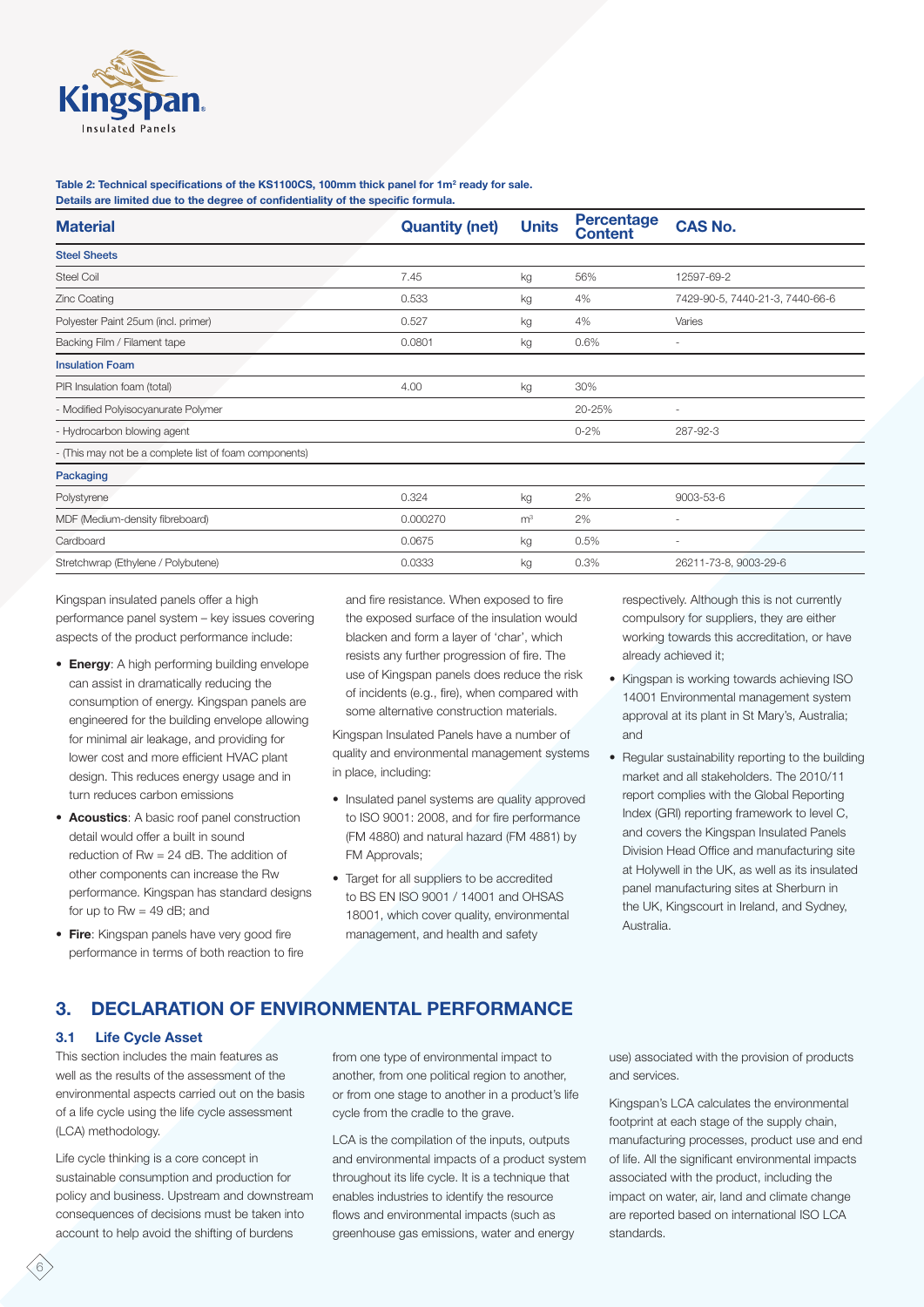

The inventory data for the process were entered into the SimaPro LCA program and linked to the pre-existing data for the upstream feedstocks and services, primarily from the Australian Life Cycle Inventory (AusLCI) compiled by the Australian Life Cycle Assessment Society and ecoinvent (v3.1) by the ecoinvent Centre. All background data is less than 10 years old.

This product declaration is based on the report

"Life Cycle Assessment and Environmental Product Declaration of Insulated Panel Products" by Edge Environment Pty Ltd and verified by Jane Anderson with thinkstep.

The declaration is for a typical  $1m^2$  of installed controlled environment panel (main product for the EPD is the KS1100CS, 100mm thick, R5.15) assessed from cradle to grave over a product life of 40 years use in Australia, New Zealand and South East Asia.

According to EN 15804, EPDs of construction products may not be comparable if they do not comply with this standard, and EPDs might not be comparable, particularly if different functional units are used. A summary of the life cycle assessment parameters is given in Table 3.

#### **Table 3: LCA study parameters KS1100CS, 100mm thick.**

| <b>Product Characteristics</b> |                                                                                                                                                                                                                                           |
|--------------------------------|-------------------------------------------------------------------------------------------------------------------------------------------------------------------------------------------------------------------------------------------|
| <b>Functional Unit</b>         | $1m2$ of panel (R5.15)                                                                                                                                                                                                                    |
| <b>System Boundary</b>         | Cradle to Grave                                                                                                                                                                                                                           |
| Reference Service Life (RSL)   | 40 years assuming use in climatic conditions typical for Australia, New Zealand and South East Asia<br>This figure is for modelling purposes, and in general the product is expected to last the life of the building it is installed on. |
| Geographical Coverage          | Australia. New Zealand and South East Asia                                                                                                                                                                                                |
| <b>Time Period</b>             | 2014                                                                                                                                                                                                                                      |

#### **3.2 Product Life Cycle Overview**

The life cycle of a building product is divided into three process modules according to the General Program Instructions (GPI<sup>1</sup>) and four information modules according to ISO 21930 and EN 15804, and supplemented by an optional information module on potential loads and benefits beyond the building life cycle, as given in Table 4.

7

#### **Table 4: The life cycle of a building product**

| <b>GPI Module</b>                                       |                | <b>Asset life cycle stage</b>      | <b>Reported</b><br>$(X = \text{included in the EPD}, \text{ "not relevant", shall not be regarded as an})$<br>indicator result of zero), |  |  |  |  |
|---------------------------------------------------------|----------------|------------------------------------|------------------------------------------------------------------------------------------------------------------------------------------|--|--|--|--|
| Upstream                                                | A1             | Raw material supply                | Χ                                                                                                                                        |  |  |  |  |
| Core                                                    | A2             | Transport                          | $\times$                                                                                                                                 |  |  |  |  |
|                                                         | A <sub>3</sub> | Manufacturing                      | X                                                                                                                                        |  |  |  |  |
| Downstream                                              | A4             | Transport                          | $\mathsf X$                                                                                                                              |  |  |  |  |
|                                                         | A <sub>5</sub> | Construction, installation process | Χ                                                                                                                                        |  |  |  |  |
|                                                         | <b>B1</b>      | Material emissions from usage      | not relevant                                                                                                                             |  |  |  |  |
|                                                         | <b>B2</b>      | Maintenance                        | Χ                                                                                                                                        |  |  |  |  |
|                                                         | B <sub>3</sub> | Repair                             | not relevant                                                                                                                             |  |  |  |  |
|                                                         | <b>B4</b>      | Replacement                        | not relevant                                                                                                                             |  |  |  |  |
|                                                         | B <sub>5</sub> | Refurbishment                      | not relevant                                                                                                                             |  |  |  |  |
|                                                         | C1             | Deconstruction and demolition      | $\times$                                                                                                                                 |  |  |  |  |
|                                                         | C <sub>2</sub> | Transport                          | $\times$                                                                                                                                 |  |  |  |  |
|                                                         | C <sub>3</sub> | Waste processing                   | Χ                                                                                                                                        |  |  |  |  |
|                                                         | C4             | Disposal                           | X                                                                                                                                        |  |  |  |  |
| Other environmental information                         | D              | Reuse, recycle or recovery         | Χ                                                                                                                                        |  |  |  |  |
| Inclusion of reference service life (RSL <sup>2</sup> ) | $B1-5$         |                                    |                                                                                                                                          |  |  |  |  |

The scenarios included are currently in use and are representative for one of the most likely scenario alternatives. The following life cycle stages are deemed not applicable for Kingspan panels: Material emissions from usage (B1); Repair (B3); Replacement (B4); and Refurbishment (B5) over the stated RSL.

A system diagram depicting the Kingspan process and system boundaries for each module is given in Figure 2.

1 AEPDP. (2015). General Programme Instructions of the Australasian EPD® Programme, Version 1.0, 2015-02-2[0. Available at http://epd-australasia.com](http://epd-australasia.com/sites/default/files/documents/Australasian_GPI_1.0.pdf) 2 Named 'Use' in ISO 21930.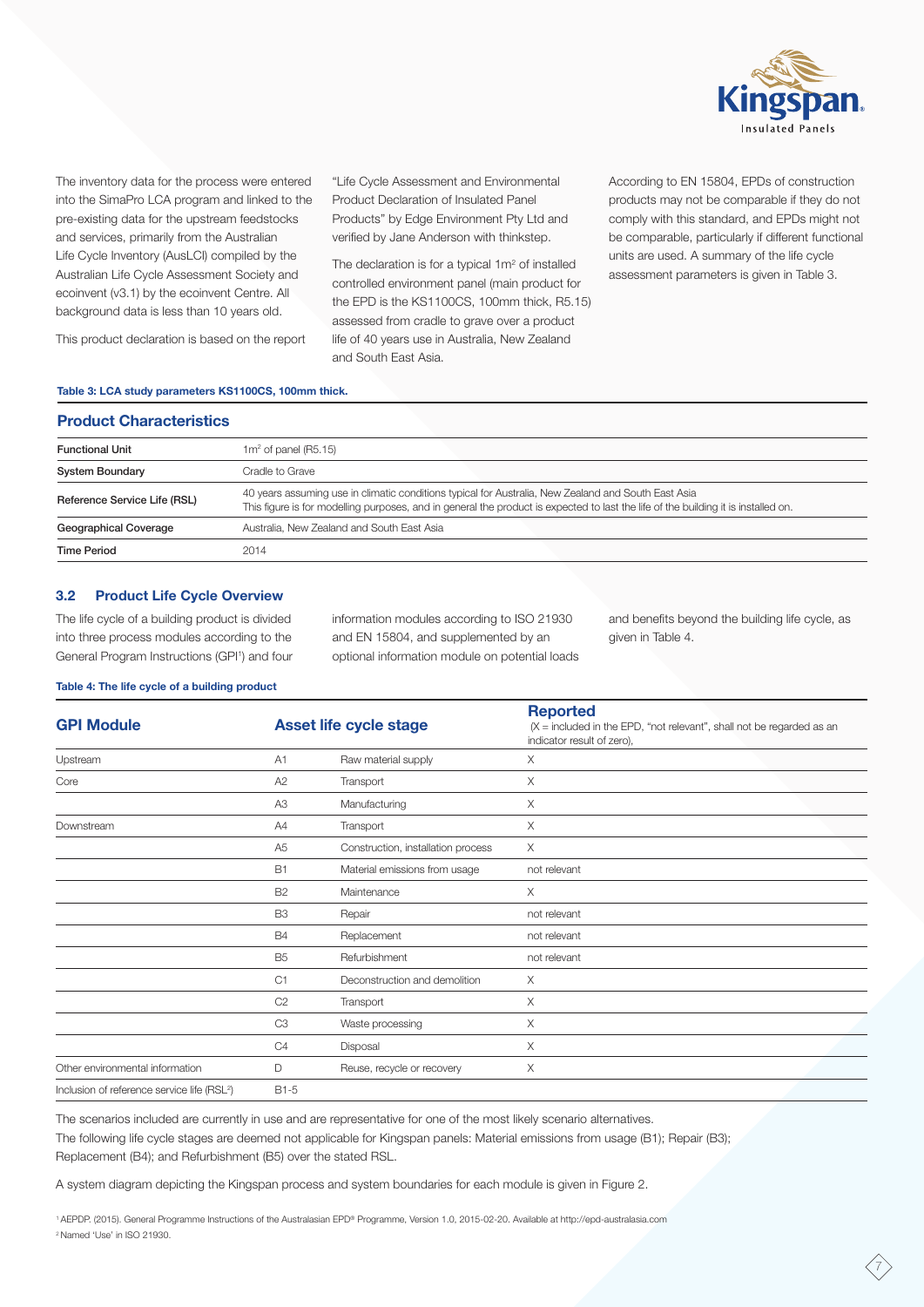

**Figure 2. Layout of the Kingspan manufacturing process, showing system boundaries in accordance with ISO 21930 and EN 15804**





# **3.2.1 Raw Materials and Packaging (Module A1 and A2)**

The panels are produced using the following materials for which generic background data was used:

- galvanised and painted steel sheet coils;
- backing film/filament tape made of HDPE attached to the steel sheet;
- insulation foam formed from MDI, polyol, catalysts and pentane; and

8

• typical packaging made up from EPS, MDF, cardboard, stretch wrap and small amounts of sellotape (assumed negligible).

The electricity generation mix for NSW used, from the AusLCI database, includes (excl. import from other states: 87.5% black coal, 5.9% natural gas, 3.3% hydro-electric, 1.7% PV and 0.7% wind power.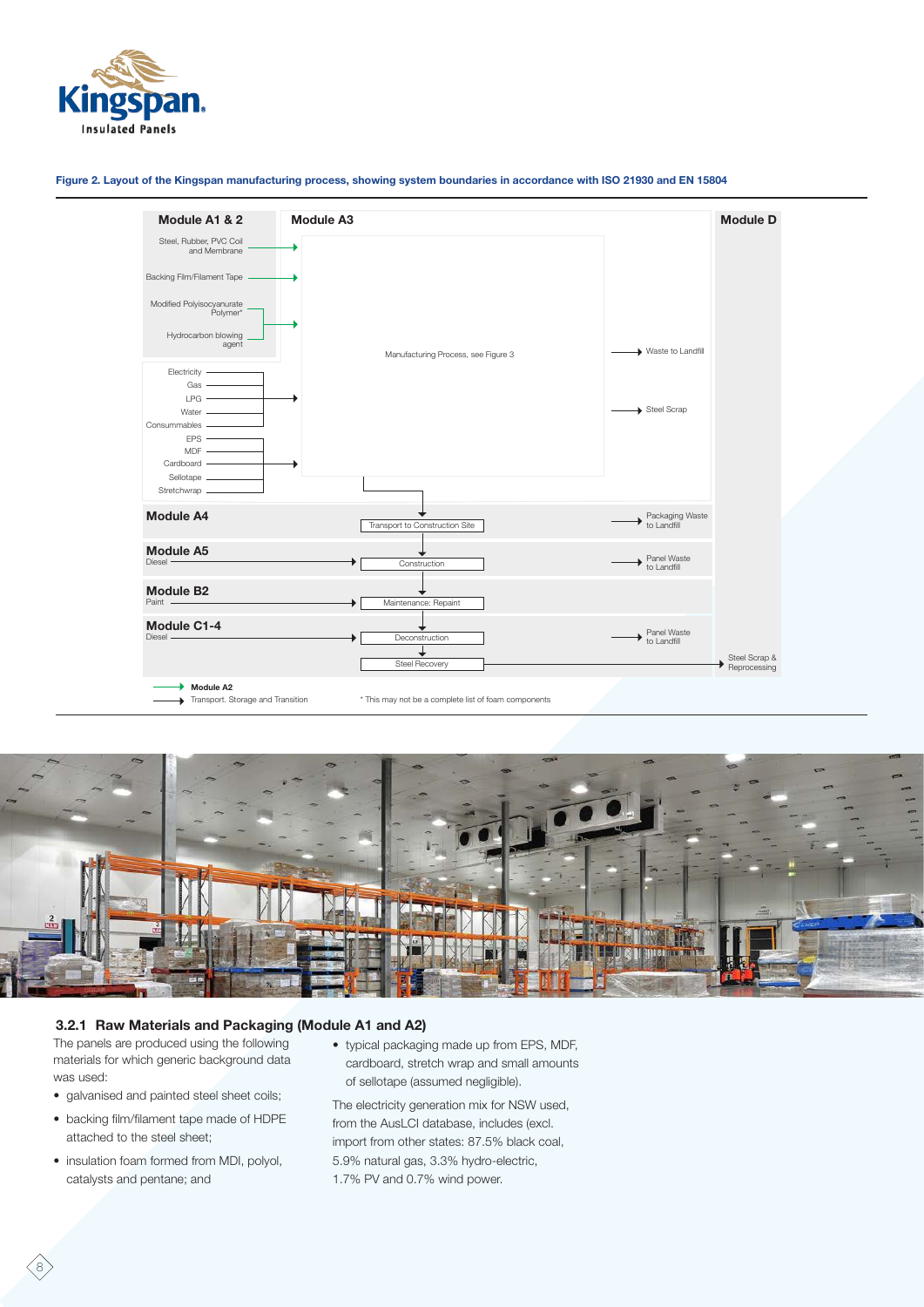

# **3.2.2 Panel Manufacturing (Module A3)**

Kingspan's panel manufacturing facility is illustrated in Figure 3 below. The main input, besides from raw material and packaging, are electricity (1.73kWh/m<sup>2</sup>), natural gas (2.47MJ/m<sup>2</sup>) and water (2.9L/m<sup>2</sup>). The electricity mix used during product manufacturing was assumed to be the average for NSW.

#### **Figure 3. The continuous manufacturing process for Kingspan insulated panels**



# **3.2.3 Transport (Module A4)**

Within the Australian market, panel distribution by truck, rail and sea freight from Kingspan's gate is calculated based on national annual sales volumes by state and conservative average transport distance assumptions.

For New Zealand and South East Asia distribution the assessment includes inbound sea freight and regional road distribution.

# **3.2.4 Installation (Module A5) and Deconstruction (Module C1)**

Diesel fuel consumption for machinery used during construction and deconstruction has been included in the assessment. Construction waste from damaged panels is accounted for by assuming 1% wastage i.e. the production of 1.01m2 of panels produced and delivered to site for each square metre of panel installed in the building. This is likely a conservative estimate for the average Kingspan panel construction project.

# **3.2.5 Maintenance (Module B2)**

The exterior facing (top) panel side is assumed to be re-painted once over the 40-year life of the panel.

# **3.2.6 Disposal / Reuse / Recycling (Module C2-C4)**

Kingspan have limited empirical evidence of what the end of life fate is for their panels. Based on anecdotal evidence the panels are either deconstructed and transported for reuse in a second building, or diverted for material recovery and disposal. With the large degree of uncertainty of the panels' end of life fate, the cradle to grave environmental profile is calculated based on the most conservative scenarios where the majority of used panels are deconstructed and transported to material recovery facilities, where the steel is recovered and returned into the recycling stream, and the insulation foam is diverted to landfill.

Approximately 6% of the panels are assumed to be disposed in landfill with no immediate material recovery.

Reuse is always the preferred option for panels, and features of the panel system such as the ability to be removed off the building at end of life facilitate this aspect. Where this is not possible or practical, the steel is stripped from the panels and fully recycled. Economics for specific buildings will depend on transport distances and the prevailing price of scrap steel.

Steel is a major component of Kingspan's insulated panels. Kingspan's ongoing work with environmental consultants on environmental profiles means that it continues to identify environmental impacts in its supply chain. It is using this to identify priorities for engagement with key suppliers to find ways to reduce this impact.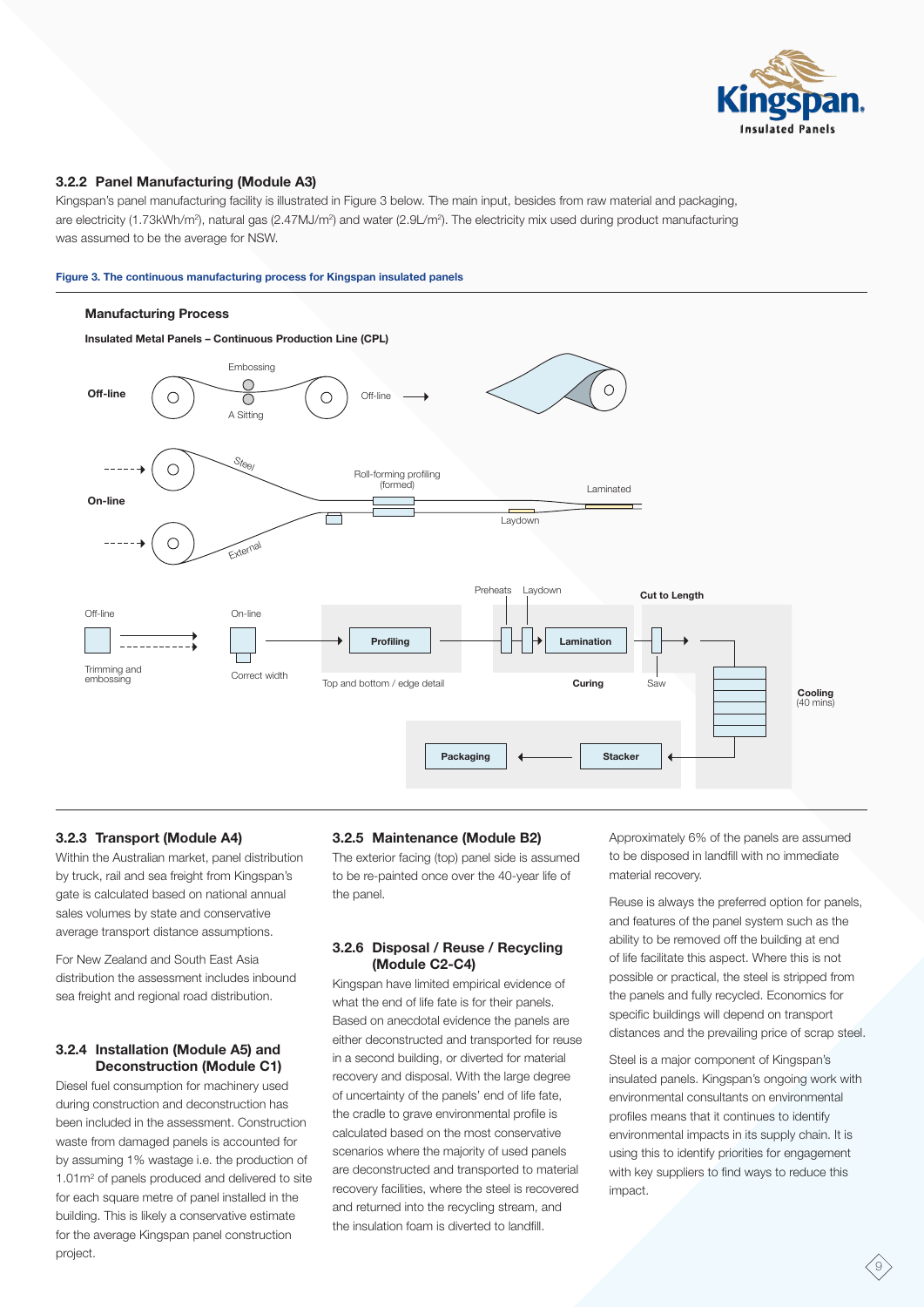

# **3.3 Other Environmental Information 3.3.1 Benefits and loads beyond the system boundary (Module D)**

Product Category Rules for construction products states that the information in module D may contain technical information as well as LCA results from post-consumer recycling, i.e. environmental benefits or loads resulting from reusable products, recyclable materials and/or useful energy carriers leaving a product system e.g. as secondary materials or fuels. The net flow of post consumer recycled materials is limited to panel steel scrap after use. The net benefit has been calculated in accordance with the specific guidance by Leroy et al (2014).

The recycled content per tonne steel sheet produced in the LCI is assumed to be:

- 90% in the steel sheets produced in Electric Arc Furnace (EAF), and
- 10% in the steel sheets produced Blast Furnace (BF)/Basic Oxygen Steelmaking (BOS).

The recovery rate after use is 94% (see previous section), resulting in a net flow of

- 4% of the steel sheets produced in EAF, and
- 84% in the steel sheets produced BF/BOS.

Considering melting losses, 1.09 tonne of scrap at the end of life, saves the production of one tonne of steel made with 100% iron ore in a blast furnace (primary production) but it requests the production of 1 tonne of steel through an Electric Arc Furnace (secondary production) from scrap.

# **3.4 LCA Results**

The following tables provide the environmental information produced using LCA.

| Table 5: Environmental information for controlled environments panel: KS1100CS, 100mm thick, R5.15 (Main Product for the EPD). |  |
|--------------------------------------------------------------------------------------------------------------------------------|--|
|                                                                                                                                |  |

| $A1 - 3$ | A <sub>4</sub> | A5       | <b>B2</b> | C <sub>1</sub> | C <sub>2</sub> | C <sub>3</sub> | C <sub>4</sub> | D             |
|----------|----------------|----------|-----------|----------------|----------------|----------------|----------------|---------------|
|          |                |          |           |                |                |                |                |               |
| 57.9     | 3.64           | 0.878    | 2.63      | 7.57E-04       | 0.517          | 0.00           | 0.0895         | $-7.31$       |
| 2.85E-06 | 1.33E-07       | 3.08E-08 | 6.96E-08  | 9.44E-11       | 1.86E-08       | 0.00           | 7.52E-09       | $-3.62E - 07$ |
| 6.29E-01 | 1.21E-02       | 6.87E-03 | 9.21E-03  | 5.82E-06       | 1.68E-03       | 0.00           | 3.64E-04       | $-2.27E-02$   |
| 2.02E-01 | 3.29E-03       | 2.17E-03 | 2.20E-03  | 1.36E-06       | 4.57E-04       | 0.00           | 9.15E-05       | $-1.42E - 02$ |
| 2.02E-01 | 7.65E-04       | 3.14E-04 | 3.46E-04  | 1.49E-07       | 1.08E-04       | 0.00           | 2.24E-05       | $-6.88E - 03$ |
| 5.00E-03 | 1.64E-05       | 5.02E-05 | 8.38E-07  | 1.20E-10       | 2.55E-06       | 0.00           | 3.66E-07       | $-5.66E - 06$ |
| 909.93   | 55.3           | 9.10     | 37.2      | 0.01041        | 7.92           | 0.00           | 1.30           | $-93.7$       |
|          |                |          |           |                |                |                |                |               |
| 43.5     | 0.661          | 0.992    | 0.410     | 4.35E-05       | 0.0934         | 0.00           | 0.0157         | 0.295         |
| 3.46     |                |          |           |                |                |                |                |               |
| 46.97    | 0.661          | 0.992    | 0.410     | 4.35E-05       | 0.0934         | 0.00           | 0.0157         | 0.295         |
| 911.7    | 55.7           | 9.125    | 39.5      | 0.0114         | 7.97           | 0.0            | 1.35           | $-59.8$       |
|          |                |          |           |                |                |                |                |               |
| 911.7    | 55.7           | 9.125    | 39.5      | 0.0114         | 7.97           | 0.0            | 1.35           | $-59.8$       |
| 0.44     |                |          |           |                |                |                |                |               |
|          |                |          |           |                |                |                |                |               |
| 4.5      | 1.78           | 0.0280   | 0.752     | 2.56E-04       | 0.252          | 0.00           | 0.0392         | $-0.02$       |
|          |                |          |           |                |                |                |                |               |
| 1.91E-03 | 6.85E-05       | 1.99E-05 | 1.85E-05  | 5.50E-09       | 8.65E-06       | 0.00           | 1.41E-06       | $-1.00E-03$   |
| 11.471   | 0.353          | 0.668    | 0.0395    | 7.06E-06       | 0.0537         | 0.00           | 4.28           | $-1.87$       |
| 7.86E-04 | 1.45E-06       | 7.88E-06 | 1.06E-05  | 3.16E-09       | 2.11E-07       | 0.00           | 3.05E-08       | $-4.04E - 05$ |
|          |                |          |           |                |                |                |                |               |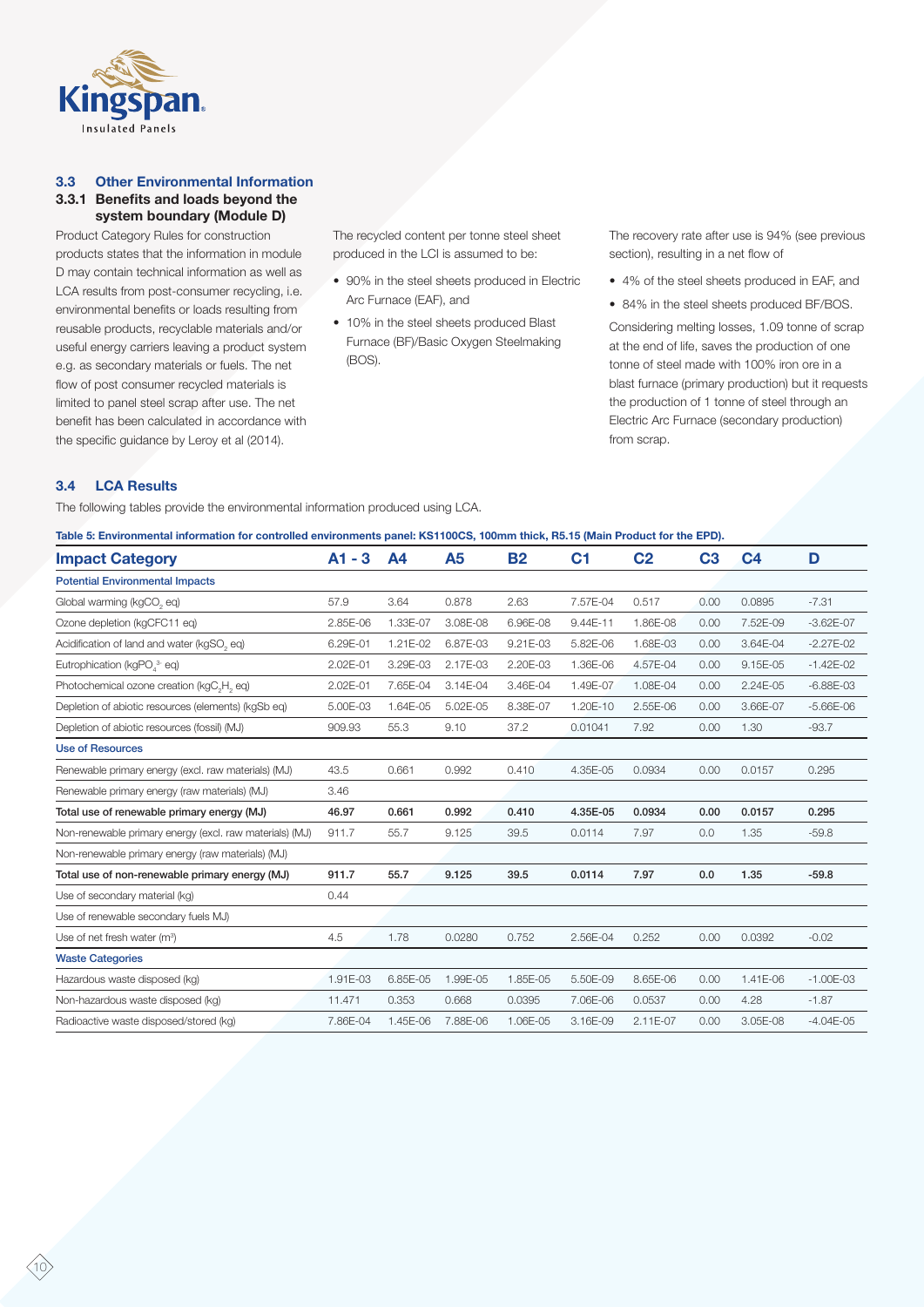

# **Table 6: Environmental information for controlled environments panel: KS1100CS, 50mm thick, R2.65.**

| <b>Impact Category</b>                                  | $A1 - 3$ | A <sub>4</sub> | A <sub>5</sub> | <b>B2</b> | C <sub>1</sub> | C <sub>2</sub> | C <sub>3</sub> | C <sub>4</sub> | D             |
|---------------------------------------------------------|----------|----------------|----------------|-----------|----------------|----------------|----------------|----------------|---------------|
| <b>Potential Environmental Impacts</b>                  |          |                |                |           |                |                |                |                |               |
| Global warming (kgCO, eq)                               | 48.9     | 3.06           | 0.781          | 2.63      | 6.37E-04       | 0.418          | 0.00           | 0.0724         | $-7.31$       |
| Ozone depletion (kgCFC11 eq)                            | 2.53E-06 | 1.12E-07       | 2.74E-08       | 6.96E-08  | 7.94E-11       | 1.45E-08       | 0.00           | 5.85E-09       | $-3.62E - 07$ |
| Acidification of land and water (kgSO, eq)              | 5.89E-01 | 1.02E-02       | 6.45E-03       | 9.21E-03  | 4.90E-06       | 1.35E-03       | 0.00           | 2.92E-04       | $-2.27E-02$   |
| Eutrophication (kgPO, 3- eq)                            | 1.91E-01 | 2.77E-03       | 2.05E-03       | 2.20E-03  | 1.14E-06       | 3.67E-04       | 0.00           | 7.36E-05       | $-1.42E - 02$ |
| Photochemical ozone creation (kgC,H, eq)                | 1.91E-01 | 6.44E-04       | 2.90E-04       | 3.46E-04  | 1.25E-07       | 8.71E-05       | 0.00           | 1.80E-05       | $-6.88E - 03$ |
| Depletion of abiotic resources (elements) (kgSb eq)     | 4.99E-03 | 1.38E-05       | 5.01E-05       | 8.38E-07  | 1.01E-10       | 2.08E-06       | 0.00           | 2.98E-07       | $-5.66E - 06$ |
| Depletion of abiotic resources (fossil) (MJ)            | 732.77   | 46.6           | 7.24           | 37.2      | 0.00876        | 6.42           | 0.00           | 1.05           | $-93.7$       |
| <b>Use of Resources</b>                                 |          |                |                |           |                |                |                |                |               |
| Renewable primary energy (excl. raw materials) (MJ)     | 38.8     | 0.557          | 0.944          | 0.410     | 3.66E-05       | 0.0756         | 0.00           | 0.0127         | 0.295         |
| Renewable primary energy (raw materials) (MJ)           | 3.46     |                |                |           |                |                |                |                |               |
| Total use of renewable primary energy (MJ)              | 42.28    | 0.557          | 0.944          | 0.410     | 3.66E-05       | 0.0756         | 0.00           | 0.0127         | 0.295         |
| Non-renewable primary energy (excl. raw materials) (MJ) | 709.1    | 46.9           | 7.008          | 39.5      | 0.0096         | 6.45           | 0.0            | 1.09           | $-59.8$       |
| Non-renewable primary energy (raw materials) (MJ)       |          |                |                |           |                |                |                |                |               |
| Total use of non-renewable primary energy (MJ)          | 709.1    | 46.9           | 7.008          | 39.5      | 0.0096         | 6.45           | 0.0            | 1.09           | $-59.8$       |
| Use of secondary material (kg)                          | 0.44     |                |                |           |                |                |                |                |               |
| Use of renewable secondary fuels MJ)                    |          |                |                |           |                |                |                |                |               |
| Use of net fresh water (m <sup>3</sup> )                | 4.3      | 1.50           | 0.0226         | 0.752     | 2.16E-04       | 0.205          | 0.00           | 0.0318         | $-0.02$       |
| <b>Waste Categories</b>                                 |          |                |                |           |                |                |                |                |               |
| Hazardous waste disposed (kg)                           | 1.89E-03 | 5.76E-05       | 1.95E-05       | 1.85E-05  | 4.63E-09       | 7.01E-06       | $0.00E + 00$   | 1.14E-06       | $-1.00E-03$   |
| Non-hazardous waste disposed (kg)                       | 11.092   | 0.297          | 0.664          | 0.0395    | 5.94E-06       | 0.0335         | 0.0000         | 2.67           | $-1.87$       |
| Radioactive waste disposed/stored (kg)                  | 7.25E-04 | 1.22E-06       | 7.26E-06       | 1.06E-05  | 2.66E-09       | 1.72E-07       | $0.00E + 00$   | 2.48E-08       | $-4.04E-05$   |

# **Table 7: Environmental information for controlled environments panel: KS1100CS, 75mm thick, R3.90.**

| <b>Impact Category</b>                                  | $A1 - 3$ | A <sub>4</sub> | A5       | <b>B2</b> | C <sub>1</sub> | C <sub>2</sub> | C <sub>3</sub> | C <sub>4</sub> | D             |
|---------------------------------------------------------|----------|----------------|----------|-----------|----------------|----------------|----------------|----------------|---------------|
| <b>Potential Environmental Impacts</b>                  |          |                |          |           |                |                |                |                |               |
| Global warming (kgCO, eq)                               | 53.4     | 3.35           | 0.829    | 2.63      | 6.97E-04       | 0.470          | 0.00           | 0.0814         | $-7.31$       |
| Ozone depletion (kgCFC11 eg)                            | 2.69E-06 | 1.22E-07       | 2.91E-08 | 6.96E-08  | 8.69E-11       | 1.67E-08       | 0.00           | 6.75E-09       | $-3.62E - 07$ |
| Acidification of land and water (kgSO, eq)              | 6.09E-01 | 1.11E-02       | 6.66E-03 | 9.21E-03  | 5.36E-06       | 1.52E-03       | 0.00           | 3.30E-04       | $-2.27E-02$   |
| Eutrophication (kgPO, 3- eq)                            | 1.96E-01 | 3.03E-03       | 2.11E-03 | 2.20E-03  | 1.25E-06       | 4.14E-04       | 0.00           | 8.30E-05       | $-1.42E-02$   |
| Photochemical ozone creation (kgC H, eq)                | 1.96E-01 | 7.04E-04       | 3.02E-04 | 3.46E-04  | 1.37E-07       | 9.84E-05       | 0.00           | 2.03E-05       | $-6.88E - 03$ |
| Depletion of abiotic resources (elements) (kgSb eq)     | 4.99E-03 | 1.51E-05       | 5.01E-05 | 8.38E-07  | 1.10E-10       | 2.33E-06       | 0.00           | 3.34E-07       | $-5.66E - 06$ |
| Depletion of abiotic resources (fossil) (MJ)            | 821.35   | 50.9           | 8.17     | 37.2      | 0.00958        | 7.21           | 0.00           | 1.18           | $-93.7$       |
| <b>Use of Resources</b>                                 |          |                |          |           |                |                |                |                |               |
| Renewable primary energy (excl. raw materials) (MJ)     | 41.2     | 0.609          | 0.968    | 0.410     | 4.01E-05       | 0.0849         | 0.00           | 0.0142         | 0.295         |
| Renewable primary energy (raw materials) (MJ)           | 3.46     |                |          |           |                |                |                |                |               |
| Total use of renewable primary energy (MJ)              | 44.62    | 0.609          | 0.968    | 0.410     | 4.01E-05       | 0.0849         | 0.00           | 0.0142         | 0.295         |
| Non-renewable primary energy (excl. raw materials) (MJ) | 810.4    | 51.3           | 8.066    | 39.5      | 0.0105         | 7.24           | 0.0            | 1.23           | $-59.8$       |
| Non-renewable primary energy (raw materials) (MJ)       |          |                |          |           |                |                |                |                |               |
| Total use of non-renewable primary energy (MJ)          | 810.4    | 51.3           | 8.066    | 39.5      | 0.0105         | 7.24           | 0.0            | 1.23           | $-59.8$       |
| Use of secondary material (kg)                          | 0.44     |                |          |           |                |                |                |                |               |
| Use of renewable secondary fuels MJ)                    |          |                |          |           |                |                |                |                |               |
| Use of net fresh water (m <sup>3</sup> )                | 4.4      | 1.64           | 0.0253   | 0.752     | 2.36E-04       | 0.229          | 0.00           | 0.0357         | $-0.02$       |
| <b>Waste Categories</b>                                 |          |                |          |           |                |                |                |                |               |
| Hazardous waste disposed (kg)                           | 1.90E-03 | 6.31E-05       | 1.97E-05 | 1.85E-05  | 5.07E-09       | 7.87E-06       | $0.00E + 00$   | 1.28E-06       | $-1.00E-03$   |
| Non-hazardous waste disposed (kg)                       | 11.282   | 0.325          | 0.666    | 0.0395    | 6.50E-06       | 0.0454         | 0.0000         | 3.61           | $-1.87$       |
| Radioactive waste disposed/stored (kg)                  | 7.55E-04 | 1.33E-06       | 7.57E-06 | 1.06E-05  | 2.91E-09       | 1.92E-07       | $0.00E + 00$   | 2.78E-08       | $-4.04E-05$   |
|                                                         |          |                |          |           |                |                |                |                |               |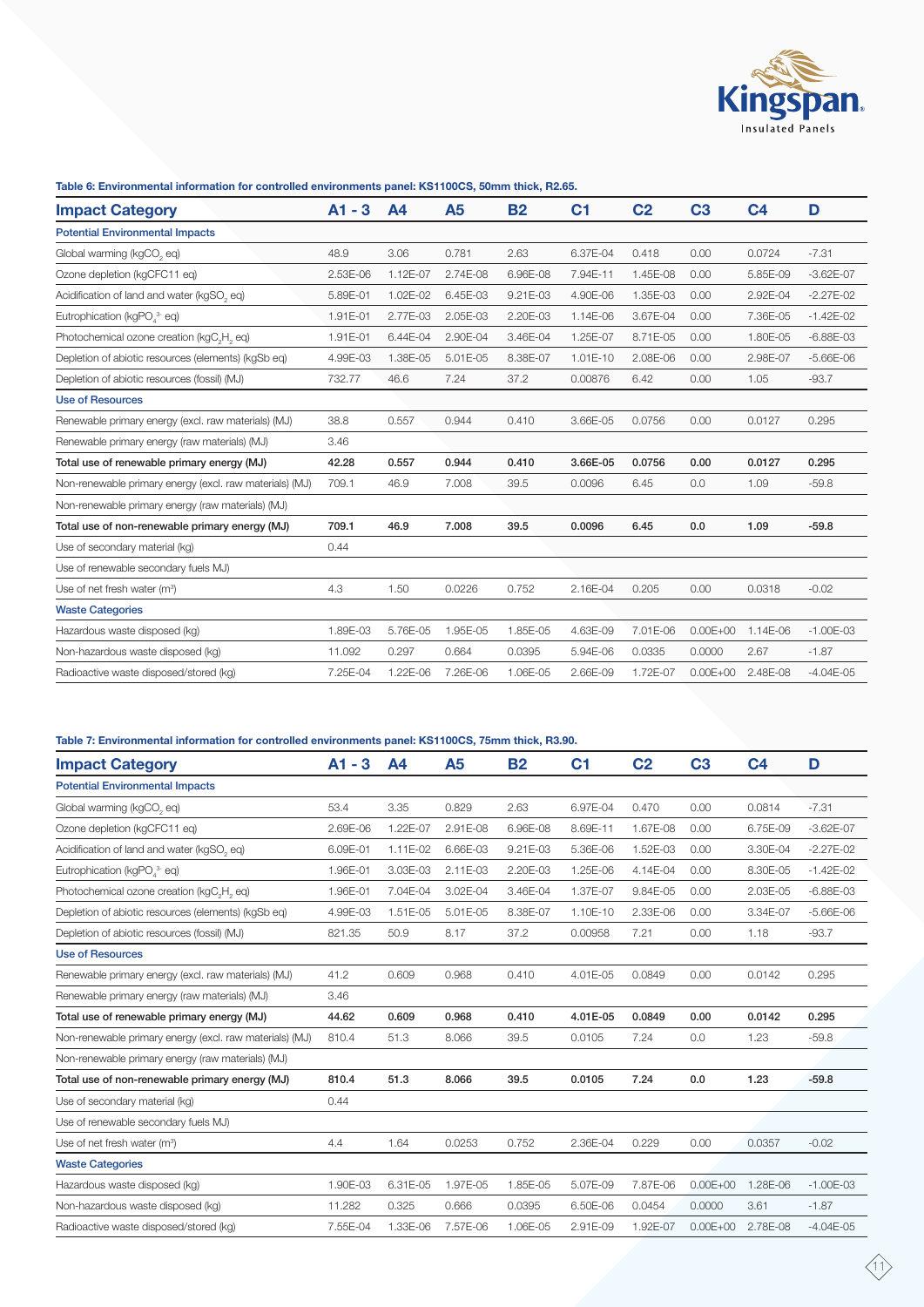

# **Table 8: Environmental information for controlled environments panel: KS1100CS, 125mm thick, R6.40.**

| <b>Impact Category</b>                                            | $A1 - 3$ | A <sub>4</sub> | A5       | <b>B2</b> | C <sub>1</sub> | C <sub>2</sub> | C <sub>3</sub> | C <sub>4</sub> | D             |
|-------------------------------------------------------------------|----------|----------------|----------|-----------|----------------|----------------|----------------|----------------|---------------|
| <b>Potential Environmental Impacts</b>                            |          |                |          |           |                |                |                |                |               |
| Global warming (kgCO, eq)                                         | 62.5     | 3.92           | 0.926    | 2.63      | 8.17E-04       | 0.574          | 0.00           | 0.0994         | $-7.31$       |
| Ozone depletion (kgCFC11 eq)                                      | 3.01E-06 | 1.43E-07       | 3.26E-08 | 6.96E-08  | 1.02E-10       | 2.12E-08       | 0.00           | 8.57E-09       | $-3.62E - 07$ |
| Acidification of land and water (kgSO, eq)                        | 6.49E-01 | 1.30E-02       | 7.08E-03 | 9.21E-03  | 6.28E-06       | 1.87E-03       | 0.00           | 4.07E-04       | $-2.27E-02$   |
| Eutrophication (kgPO <sub>4</sub> <sup>3-</sup> eq)               | 2.07E-01 | 3.55E-03       | 2.22E-03 | 2.20E-03  | 1.46E-06       | 5.09E-04       | 0.00           | 1.02E-04       | $-1.42E - 02$ |
| Photochemical ozone creation (kgC <sub>o</sub> H <sub>o</sub> eq) | 2.07E-01 | 8.25E-04       | 3.26E-04 | 3.46E-04  | 1.61E-07       | 1.21E-04       | 0.00           | 2.50E-05       | $-6.88E - 03$ |
| Depletion of abiotic resources (elements) (kgSb eq)               | 5.00E-03 | 1.77E-05       | 5.02E-05 | 8.38E-07  | 1.29E-10       | 2.82E-06       | 0.00           | 4.05E-07       | $-5.66E - 06$ |
| Depletion of abiotic resources (fossil) (MJ)                      | 998.50   | 59.7           | 10.03    | 37.2      | 0.01123        | 8.79           | 0.00           | 1.44           | $-93.7$       |
| <b>Use of Resources</b>                                           |          |                |          |           |                |                |                |                |               |
| Renewable primary energy (excl. raw materials) (MJ)               | 45.9     | 0.714          | 1.016    | 0.410     | 4.70E-05       | 0.1036         | 0.00           | 0.0174         | 0.295         |
| Renewable primary energy (raw materials) (MJ)                     | 3.46     |                |          |           |                |                |                |                |               |
| Total use of renewable primary energy (MJ)                        | 49.31    | 0.714          | 1.016    | 0.410     | 4.70E-05       | 0.1036         | 0.00           | 0.0174         | 0.295         |
| Non-renewable primary energy (excl. raw materials) (MJ)           | 1013.1   | 60.1           | 10.183   | 39.5      | 0.0123         | 8.84           | 0.0            | 1.50           | $-59.8$       |
| Non-renewable primary energy (raw materials) (MJ)                 |          |                |          |           |                |                |                |                |               |
| Total use of non-renewable primary energy (MJ)                    | 1013.1   | 60.1           | 10.183   | 39.5      | 0.0123         | 8.84           | 0.0            | 1.50           | $-59.8$       |
| Use of secondary material (kg)                                    | 0.44     |                |          |           |                |                |                |                |               |
| Use of renewable secondary fuels MJ)                              |          |                |          |           |                |                |                |                |               |
| Use of net fresh water $(m^3)$                                    | 4.7      | 1.92           | 0.0308   | 0.752     | 2.77E-04       | 0.279          | 0.00           | 0.0435         | $-0.02$       |
| <b>Waste Categories</b>                                           |          |                |          |           |                |                |                |                |               |
| Hazardous waste disposed (kg)                                     | 1.93E-03 | 7.39E-05       | 2.01E-05 | 1.85E-05  | 5.94E-09       | 9.59E-06       | $0.00E + 00$   | 1.56E-06       | $-1.00E-03$   |
| Non-hazardous waste disposed (kg)                                 | 11.661   | 0.381          | 0.670    | 0.0395    | 7.61E-06       | 0.0691         | 0.0000         | 5.50           | $-1.87$       |
| Radioactive waste disposed/stored (kg)                            | 8.17E-04 | 1.56E-06       | 8.19E-06 | 1.06E-05  | 3.41E-09       | 2.33E-07       | $0.00E + 00$   | 3.37E-08       | $-4.04E - 05$ |

# **Table 9: Environmental information for controlled environments panel: KS1100CS, 150mm thick, R7.65.**

| <b>Impact Category</b>                                            | $A1 - 3$ | A4       | <b>A5</b> | <b>B2</b> | C <sub>1</sub> | C <sub>2</sub> | C <sub>3</sub> | C <sub>4</sub> | D             |
|-------------------------------------------------------------------|----------|----------|-----------|-----------|----------------|----------------|----------------|----------------|---------------|
| <b>Potential Environmental Impacts</b>                            |          |          |           |           |                |                |                |                |               |
| Global warming (kgCO, eq)                                         | 67.0     | 4.21     | 0.974     | 2.63      | 8.77E-04       | 0.626          | 0.00           | 0.1084         | $-7.31$       |
| Ozone depletion (kgCFC11 eq)                                      | 3.17E-06 | 1.54E-07 | 3.43E-08  | 6.96E-08  | 1.09E-10       | 2.35E-08       | 0.00           | 9.48E-09       | $-3.62E - 07$ |
| Acidification of land and water (kgSO, eq)                        | 6.69E-01 | 1.40E-02 | 7.29E-03  | 9.21E-03  | 6.74E-06       | 2.05E-03       | 0.00           | 4.45E-04       | $-2.27E-02$   |
| Eutrophication (kgPO, 3- eq)                                      | 2.13E-01 | 3.81E-03 | 2.28E-03  | 2.20E-03  | 1.57E-06       | 5.56E-04       | 0.00           | 1.11E-04       | $-1.42E-02$   |
| Photochemical ozone creation (kgC <sub>2</sub> H <sub>2</sub> eq) | 2.13E-01 | 8.86E-04 | 3.37E-04  | 3.46E-04  | 1.73E-07       | 1.32E-04       | 0.00           | 2.73E-05       | $-6.88E-03$   |
| Depletion of abiotic resources (elements) (kgSb eq)               | 5.00E-03 | 1.90E-05 | 5.03E-05  | 8.38E-07  | 1.39E-10       | 3.07E-06       | 0.00           | 4.41E-07       | $-5.66E - 06$ |
| Depletion of abiotic resources (fossil) (MJ)                      | 1087.08  | 64.1     | 10.96     | 37.2      | 0.01206        | 9.57           | 0.00           | 1.57           | $-93.7$       |
| <b>Use of Resources</b>                                           |          |          |           |           |                |                |                |                |               |
| Renewable primary energy (excl. raw materials) (MJ)               | 48.2     | 0.766    | 1.040     | 0.410     | 5.04E-05       | 0.1129         | 0.00           | 0.0189         | 0.295         |
| Renewable primary energy (raw materials) (MJ)                     | 3.46     |          |           |           |                |                |                |                |               |
| Total use of renewable primary energy (MJ)                        | 51.65    | 0.766    | 1.040     | 0.410     | 5.04E-05       | 0.1129         | 0.00           | 0.0189         | 0.295         |
| Non-renewable primary energy (excl. raw materials) (MJ)           | 1114.4   | 64.5     | 11.241    | 39.5      | 0.0132         | 9.64           | 0.0            | 1.63           | $-59.8$       |
| Non-renewable primary energy (raw materials) (MJ)                 |          |          |           |           |                |                |                |                |               |
| Total use of non-renewable primary energy (MJ)                    | 1114.4   | 64.5     | 11.241    | 39.5      | 0.0132         | 9.64           | 0.0            | 1.63           | $-59.8$       |
| Use of secondary material (kg)                                    | 0.44     |          |           |           |                |                |                |                |               |
| Use of renewable secondary fuels MJ)                              |          |          |           |           |                |                |                |                |               |
| Use of net fresh water (m <sup>3</sup> )                          | 4.8      | 2.06     | 0.0335    | 0.752     | 2.97E-04       | 0.304          | 0.00           | 0.0473         | $-0.02$       |
| <b>Waste Categories</b>                                           |          |          |           |           |                |                |                |                |               |
| Hazardous waste disposed (kg)                                     | 1.94E-03 | 7.93E-05 | 2.03E-05  | 1.85E-05  | 6.38E-09       | 1.05E-05       | $0.00E + 00$   | 1.71E-06       | $-1.00E-03$   |
| Non-hazardous waste disposed (kg)                                 | 11.851   | 0.409    | 0.672     | 0.0395    | 8.17E-06       | 0.0809         | 0.0000         | 6.44           | $-1.87$       |
| Radioactive waste disposed/stored (kg)                            | 8.48E-04 | 1.68E-06 | 8.50E-06  | 1.06E-05  | 3.66E-09       | 2.54E-07       | $0.00E + 00$   | 3.67E-08       | $-4.04E - 05$ |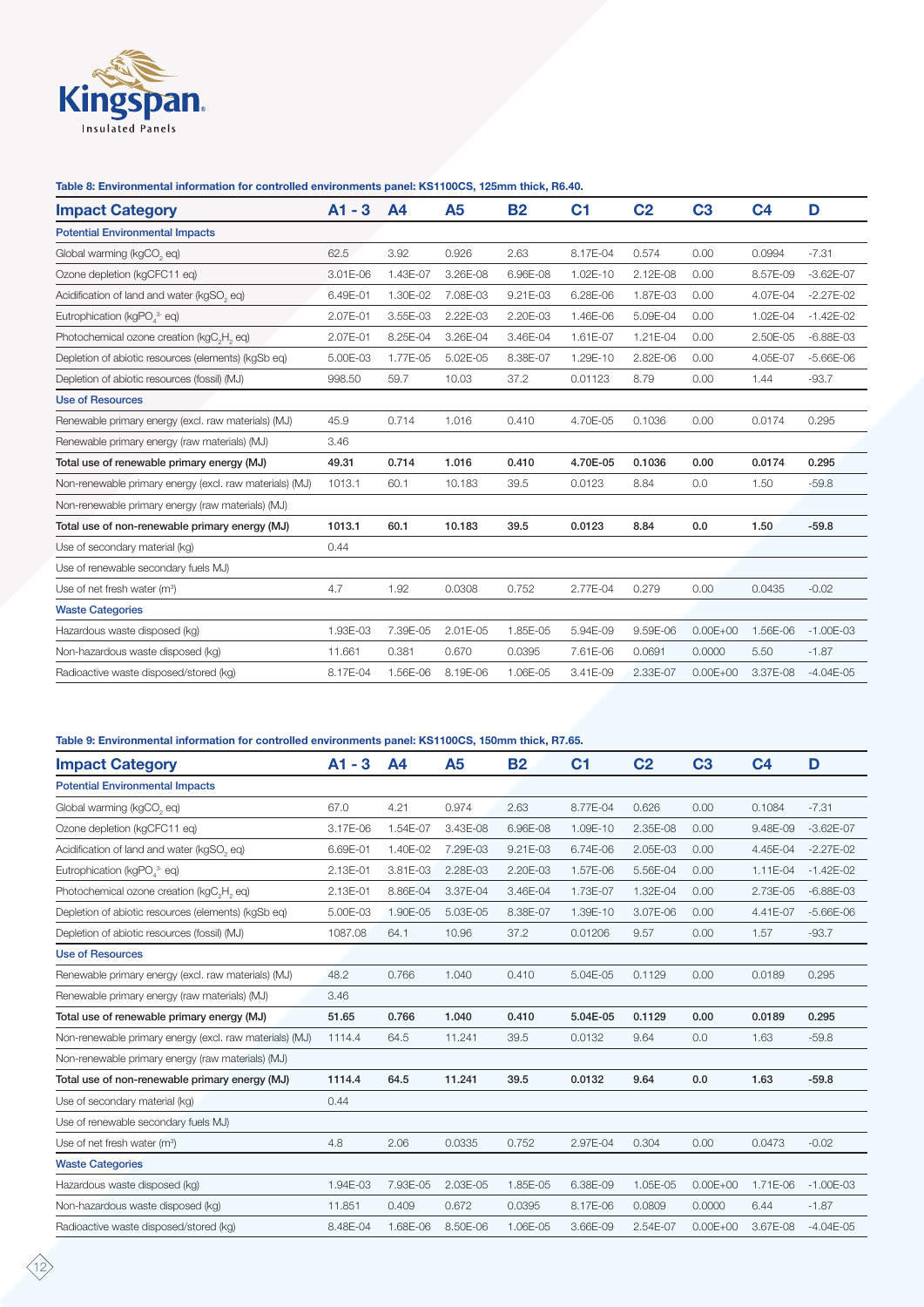

#### **Table 10: Environmental information for controlled environments panel: KS1100CS, 200mm thick, R10.15.**

| <b>Impact Category</b>                                  | $A1 - 3$ | A <sub>4</sub> | A5       | <b>B2</b> | C <sub>1</sub> | C <sub>2</sub> | C <sub>3</sub> | C <sub>4</sub> | D             |
|---------------------------------------------------------|----------|----------------|----------|-----------|----------------|----------------|----------------|----------------|---------------|
| <b>Potential Environmental Impacts</b>                  |          |                |          |           |                |                |                |                |               |
| Global warming (kgCO, eq)                               | 76.1     | 4.79           | 1.071    | 2.63      | 9.97E-04       | 0.730          | 0.00           | 0.1264         | $-7.31$       |
| Ozone depletion (kgCFC11 eq)                            | 3.49E-06 | 1.75E-07       | 3.77E-08 | 6.96E-08  | 1.24E-10       | 2.80E-08       | 0.00           | 1.13E-08       | $-3.62E - 07$ |
| Acidification of land and water (kgSO, eq)              | 7.09E-01 | 1.59E-02       | 7.71E-03 | 9.21E-03  | 7.66E-06       | 2.40E-03       | 0.00           | 5.21E-04       | $-2.27E-02$   |
| Eutrophication (kgPO <sub>4</sub> <sup>3-</sup> eq)     | 2.24E-01 | 4.33E-03       | 2.40E-03 | 2.20E-03  | 1.79E-06       | 6.50E-04       | 0.00           | 1.30E-04       | $-1.42E - 02$ |
| Photochemical ozone creation (kgC,H, eq)                | 2.24E-01 | 1.01E-03       | 3.61E-04 | 3.46E-04  | 1.96E-07       | 1.55E-04       | 0.00           | 3.20E-05       | $-6.88E - 03$ |
| Depletion of abiotic resources (elements) (kgSb eq)     | 5.01E-03 | 2.16E-05       | 5.03E-05 | 8.38E-07  | 1.58E-10       | 3.57E-06       | 0.00           | 5.12E-07       | $-5.66E - 06$ |
| Depletion of abiotic resources (fossil) (MJ)            | 1264.23  | 72.9           | 12.82    | 37.2      | 0.01370        | 11.15          | 0.00           | 1.82           | $-93.7$       |
| <b>Use of Resources</b>                                 |          |                |          |           |                |                |                |                |               |
| Renewable primary energy (excl. raw materials) (MJ)     | 52.9     | 0.871          | 1.088    | 0.410     | 5.73E-05       | 0.1316         | 0.00           | 0.0221         | 0.295         |
| Renewable primary energy (raw materials) (MJ)           | 3.46     |                |          |           |                |                |                |                |               |
| Total use of renewable primary energy (MJ)              | 56.34    | 0.871          | 1.088    | 0.410     | 5.73E-05       | 0.1316         | 0.00           | 0.0221         | 0.295         |
| Non-renewable primary energy (excl. raw materials) (MJ) | 1317.0   | 73.3           | 13.357   | 39.5      | 0.0150         | 11.24          | 0.0            | 1.90           | $-59.8$       |
| Non-renewable primary energy (raw materials) (MJ)       |          |                |          |           |                |                |                |                |               |
| Total use of non-renewable primary energy (MJ)          | 1317.0   | 73.3           | 13.357   | 39.5      | 0.0150         | 11.24          | 0.0            | 1.90           | $-59.8$       |
| Use of secondary material (kg)                          | 0.44     |                |          |           |                |                |                |                |               |
| Use of renewable secondary fuels MJ)                    |          |                |          |           |                |                |                |                |               |
| Use of net fresh water (m <sup>3</sup> )                | 5.1      | 2.34           | 0.0390   | 0.752     | 3.38E-04       | 0.354          | 0.00           | 0.0551         | $-0.02$       |
| <b>Waste Categories</b>                                 |          |                |          |           |                |                |                |                |               |
| Hazardous waste disposed (kg)                           | 1.97E-03 | 9.02E-05       | 2.07E-05 | 1.85E-05  | 7.25E-09       | 1.22E-05       | $0.00E + 00$   | 1.99E-06       | $-1.00E-03$   |
| Non-hazardous waste disposed (kg)                       | 12.231   | 0.465          | 0.677    | 0.0395    | 9.29E-06       | 0.1047         | 0.0000         | 8.33           | $-1.87$       |
| Radioactive waste disposed/stored (kg)                  | 9.09E-04 | 1.90E-06       | 9.12E-06 | 1.06E-05  | 4.16E-09       | 2.95E-07       | $0.00E + 00$   | 4.26E-08       | $-4.04E-05$   |

# **4 ADDITIONAL ENVIRONMENTAL INFORMATION**

Kingspan Insulated Panels is fully committed to developing products that are sustainable throughout their lifecycle, from manufacture and application to their disposal. Kingspan continues to work with the BRE (British Research Establishment) in the UK and leading waste management companies to further quantify and reduce the impact of its products on the environment at all stages of their lifecycles.

Since January 2004, all Kingspan insulated panels have been manufactured without any Ozone Depleting Substances (ODS). Kingspan panels also have low volatile organic compounds (VOCs) in manufacture, and zero in use. In manufacture, Kingspan polyisocyanurate insulation is made using an isocyanurate prepolymer feedmix, which is vacuum stabilized to ensure extremely low volatility. In addition, a state of the art extraction system in areas of potential exposure, and nitrogen blankets on storage tanks and road tankers ensures zero emissions during loading / unloading.

There may be VOC exposure to workers and perhaps neighbours in the vicinity of the manufacturing plant using the insulation foam ingredients. The disposal of Kingspan products to landfill may (by burning in accidental landfill fires) contribute to Persistent Bioaccumulative Toxic emissions (but arguably no more so than any other combustible material).

Kingspan insulated panels have no other known or foreseeable impact that can adversely affect the environment or biodiversity beyond what is reported in this declaration.

The coating steel facings and the inert polyisocyanurate foam core combine to produce products that are designed to have low environmental impact and have no known adverse effects on human health in use.

A small amount of chromium oxide is used in some of the zinc sheet protective paint coatings, for some Kingspan products. This comes from the steel coil feed products from steel suppliers and is designed to provide corrosion resistance for finished products. This is understood to be in the form of chromium (III) oxide. Kingspan is currently working with suppliers to find suitable chromium free coating systems.

The main known potential toxicity impacts over the product life cycle are from Kingspan's supply chain, primarily production, coating of steel coil

and production of isocyanurate monomer and polyol.

Kingspan controlled environment panel systems have Global GreenTag™ certification. They have been certified as Greentag™ Gold Plus with a GreenRate® Level A. Global GreenTag is a Type 1 ecolabel in conformance with ISO 14024, and is recognized by both the Green Building Councils of Australia and New Zealand under the Green Star programs.

# **Sustainability Policy and Strategy**

Kingspan Insulated Panels operates an innovative and sustainable business practice which delivers clear environmental benefits to

- assess and take action to reduce the environmental impact of its operations
- support the local community
- work for the advancement of knowledge in the insulated panels industry
- use third party accreditation to monitor and verify its activities

Research and investment into new ideas ensures that the Kingspan product offering is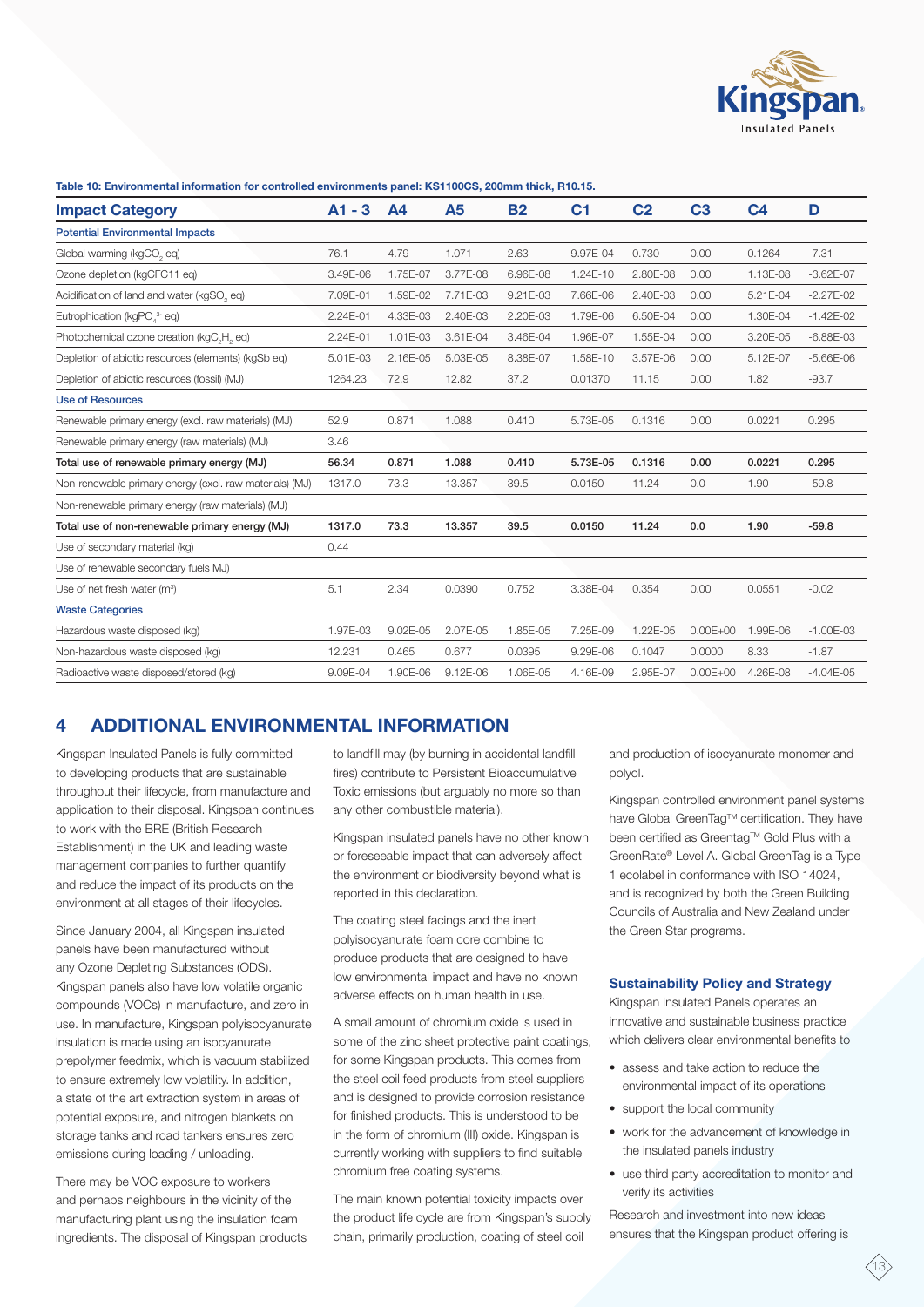

constantly improving and this information is communicated through training and technical support to its various stakeholders.

Kingspan Insulated Panels has a sustainability vision to be a global leader in sustainable business and establish a leading position in providing sustainable, renewable and affordable best practice solutions for the construction sector. Kingspan is the most highly recognized brand for insulated panels across the world.

Striving for sustainability in all business products and operations is Kingspan Insulated Panels corporate and personal responsibility. Kingspan Insulated Panels aims to adopt and apply best practice sustainability principles by ensuring environmental, social and economic parameters are considered in an integrated way in product and service delivery.

To this end, Kingspan Insulated Panels commits to

- incorporate the ethos of sustainability into the vision and values of the organisation
- continually improve operational performance through the setting of long-term objectives and targets related to sustainability and review progress regularly
- comply or exceed applicable legal and policy requirements related to the environmental and social aspects of the organisation
- optimise energy and raw material usage and prevent or minimise pollution and environmental damage
- communicate and actively promote awareness and acceptance of this policy to everyone working for or on behalf of the organisation
- ensure employees are given adequate training in sustainability issues and are fully involved in helping deliver the sustainability vision and policy
- implement a Code of Conduct and supporting sustainability guidelines for key suppliers and contractors and other interested parties to ensure they comply with the Kingspan sustainabilty policy

**5 REFERENCES**

EN 15804:2012. Sustainability of construction works. Environmental product declarations. Core rules for the product category of construction products

ISO 14040:2006, Environmental management - LCA - Principles and procedures

Kingspan Insulated Panels is dedicated to adopting and becoming fully involved in supporting the implementation of its sustainability policy, and the responsibility for implementing this vision and strategy lies with the Divisional Managing Director.

This policy forms a framework for the company activities, product design, services and decisionmaking and promotes engagement of the entire organisation.

Long term sustainability objectives of the business are founded on

- **Product Stewardship**: Ensure sustainability is considered in the design and manufacture, and promoted in the installation, use and disposal of Kingspan Insulated Panel's products and services
- **Carbon Management**: Measure and actively reduce Kingspan Insulated Panels' carbon footprint with the long-term aim of going beyond carbon neutrality
- **Optimise Use of Resources**: Minimise waste, harmful emissions and water usage associated with the manufacture, distribution and, where possible, the end-of-life management of Kingspan Insulated Panel's products and services
- **Sustainable Building Design**: Consider best practice sustainable building design when constructing or refurbishing Kingspan Insulated Panels manufacturing facilities, and ensure the sustainable management of all sites used by Kingspan Insulated Panels
- **Ethical Procurement & Supply Chain Management**: Develop an ethical procurement strategy for procuring materials and services. Engage with prioritised suppliers and contractors to ensure that they operate to similar sustainability standards, and seek to build long-term relationships with key suppliers and contractors
- **Stakeholder Engagement**: Engage key stakeholders in Kingspan Insulated Panels sustainability strategy and ensure its employees are fully involved in helping deliver the sustainability policy

• **Social Responsibility**: Support Kingspan Insulated Panels employees and uphold its corporate social responsibility to the communities in which they do business

# **Field Training and Support**

Kingspan is committed to the training of the persons involved in the installation process to alleviate life / safety risks, and also incorrect installation of product which may affect product longevity.

Training is critical in reducing mistakes and therefore waste in the construction process. Correct installation improves the air tightness of the completed building and energy efficiency in use, improves the life expectancy of the product, and minimizes maintenance during its life. Additionally, Kingspan reviews project specific exposure information for their products and offer warranty advice and recommended maintenance regimes.

Kingspan Insulated Panels offers a comprehensive Field Services Engineering Support Package, and assists its customers with contractor training on the installation of products. Kingspan also provides both theoretical and practical workshops along with ongoing training courses, and issues identification cards certifying successfully completed training. Kingspan as an example works closely with many of its key customers and clients on improving health and safety by providing mechanical handling solutions for its products.

The use of mechanical handling plant and equipment can reduce the time spent working at height and the need to manually handle panels, dramatically accelerating build times and reducing health and safety risks posed on-site.

Kingspan provides regular reviews of its site health and safety systems involving both internal and external audits and reviews, to ensure the safety of its workforce and all stakeholders in the building industry associated with the use of panels.

ISO 14044:2006, Environmental management - LCA - Requirements and guidelines

ISO 14025:2006. Environmental labels and declarations - Type III environmental declarations- Principles and procedures

Leroy, C., et al., 2014, Tackling Recycling Aspects in EN15804, http://www. metalsustainability.eu/wp-content/ uploads/2014/06/11-11-15-ModuleD-metals. pdf , last viewed 15 January 2015.